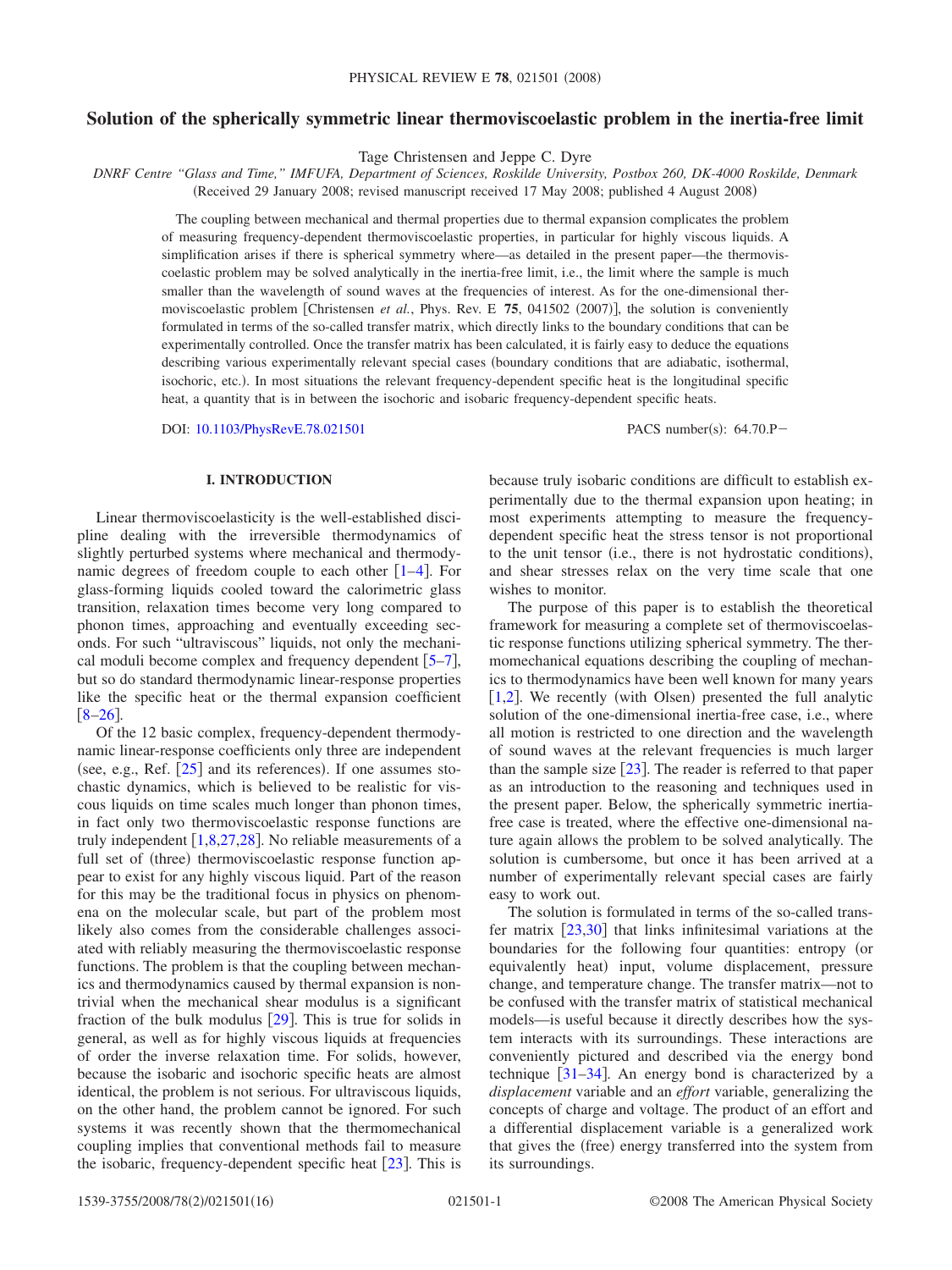<span id="page-1-0"></span>

FIG. 1. Energy bond graphs  $\left[31-34\right]$  $\left[31-34\right]$  $\left[31-34\right]$ , a useful tool for modeling linear thermoviscoelasticity. (a) The standard thermodynamic energy bonds, one thermal and one mechanical. In energy bond terminology, the temperature and negative pressure, *T* and −*p*, are so-called effort variables analogous to voltage, and the entropy flux  $\dot{S} = dS/dt$  and volume flux  $\dot{V} = dV/dt$  are so-called flow variables analogous to electrical current. In quasiequilibrium the product of an effort variable and its flow variable is the energy flux into the system from its surroundings; more generally it gives the flux of free energy—in the sense of available work—into the system. (b) Symbolic figure of the energy bonds of linear irreversible thermodynamics for the spherically symmetric situation. For the thermal energy bonds the efforts are the temperature variations  $\delta T_1$  and  $\delta T_2$ at radius  $r_1$  and  $r_2$ , respectively, and the flows are the entropy fluxes  $\delta S_1$  and  $-\delta S_2$  into the system (fluxes are in the positive radial direction). For the mechanical energy bonds the flows are the volume fluxes  $-\delta V_1$  and  $\delta V_2$  into the system, respectively, whereas pressure is now the "radial pressure,"  $\delta p_{r,1}$  and  $\delta p_{r,2}$ , respectively, defined in Eq. ([44](#page-4-0)). The four energy bonds define eight variables. As shown in this paper, the fundamental physical equations provide four constraints among these eight variables. Thus there is a linear relation between the four "outer" and the four "inner" energy bond variables. This relationship is expressed in terms of the  $4 \times 4$  transfer matrix calculated below that provides all information needed to interpret any experimental situation characterized by specific boundary conditions.

In standard thermodynamics there are two energy bonds, one thermal and (if the shear modulus is negligible) one mechanical; see Fig.  $1(a)$  $1(a)$ . The thermal energy bond is characterized by entropy *S* as the displacement variable and temperature *T* as the effort variable. For the mechanical energy bond the displacement is the volume *V*, and the effort is the negative pressure −*p*. The time derivatives of displacement variables define *flow* variables, signaled by arrows in Fig. [1.](#page-1-0) The two energy bonds of Fig.  $1(a)$  $1(a)$  represent the fundamental thermodynamic identity

$$
dE = T dS - p dV.
$$
 (1)

<span id="page-1-1"></span>In linear irreversible thermodynamics, small perturbations in temperature and pressure are linear functionals of the volume and entropy flows, or vice versa. The temperature perturbation  $dT=T-T_0$  is around a reference temperature  $T_0$ , and the pressure perturbation  $dp = p - p_0$  is around a reference pressure  $p_0$ . The supplied heat  $dQ$  is related to the externally supplied entropy,  $dS_{ext} = dQ/T$ . When the volume  $V_0$  is so small that temperature and pressure can be assumed homogeneous throughout the volume, the relaxation is described in the time domain by memory kernels of the form

$$
dV(t)/V_0 = -\int_{-\infty}^t \kappa_T(t - t')dp(t') + \int_{-\infty}^t \alpha_p(t - t')dT(t'),
$$
\n(2)

$$
dS_{\text{ext}}(t)/V_0 = -\int_{-\infty}^t \alpha_p(t - t')dp(t') + \int_{-\infty}^t \frac{1}{T_0}c_p(t - t')dT(t'),
$$
\n(3)

where  $\kappa_T$  is the isothermal compressibility,  $\alpha_p$  the isobaric expansion coefficient, and  $c_p$  the isobaric specific heat per unit volume. Instead of Eq.  $(1)$  $(1)$  $(1)$  we now have

$$
dE = T dS_{\text{ext}} - p dV = dT dS_{\text{ext}} - dp dV + T_0 dS_{\text{ext}} - p_0 dV
$$
\n(4)

or

$$
d(E - T_0 S_{\text{ext}} + p_0 V) = dT dS_{\text{ext}} - dp dV.
$$
 (5)

<span id="page-1-2"></span>The function  $E-T_0S_{ext}+p_0V$  is the imparted free energy, which is not a state function since dissipation in the system degrades this energy: During a cyclic process one has

$$
\oint d(E - T_0 S_{ext} + p_0 V) = -T_0 \oint dS_{ext} = T_0 \Sigma, \qquad (6)
$$

where  $\Sigma$  is the entropy production in the system. Note that the entropy production is quadratic in the perturbations, implying that entropy is conserved to first order  $\lceil 3 \rceil$  $\lceil 3 \rceil$  $\lceil 3 \rceil$ , a fact that is utilized below.

It follows from the above that the generic conjugated variables for a small system that relaxes mechanically and thermally with no shear forces are  $(dT, dS_{ext})$  and  $(-dp, dV)$ . From an experimental point of view, however, it is not convenient only to consider an infinitesimal volume  $V_0$ . If one wishes to study relaxation on a time scale  $\tau_{\text{expt}}$ , the volume  $V_0$  may only be considered small if the heat diffusion time  $\tau_D$ across the volume is much smaller than  $\tau_{\text{expt}}$ . This is a restriction that can be coped with only by analyzing the influence of heat diffusion on the response—an important purpose of this paper. A further complication arises when the shear modulus becomes comparable to the bulk modulus, which is the case in the relaxation region of viscous liquids. In this case heat diffusion and mechanical stresses couple nontrivially. To keep the discussion below as simple as possible, we look at the situation with highest symmetry, that of a sphere of inner radius  $r_1$  and outer radius  $r_2$ , posing the question: What is the relation between the thermal and mechanical variables at the boundaries of the system? In order to take the shear forces properly into account, it is shown below that pressure must be replaced by the "radial pressure"  $\delta p_{r,1}$  at  $r_1$  and  $\delta p_{r,2}$  at  $r_2$ .  $\delta V_1$  is the volume swept by the surface at  $r_1$  as a consequence of a radial small displacement  $u(r_1)$ . Correspondingly,  $\delta V_2$  is the volume swept at  $r_2$  (both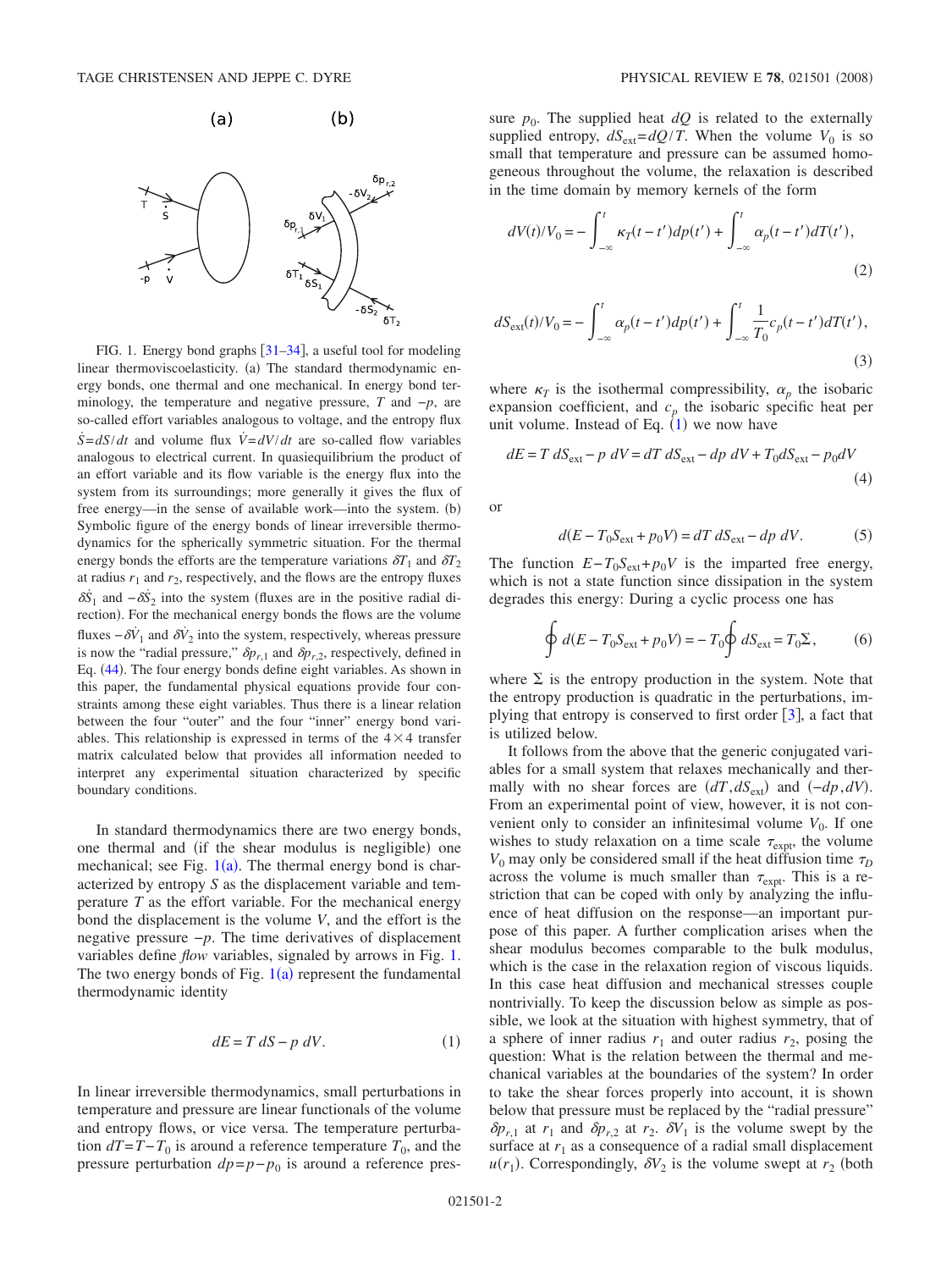in the positive radial direction). The net volume change is  $dV=-\delta V_1+\delta V_2$ . The temperature perturbations at the two surfaces are denoted by  $\delta T_1$  and  $\delta T_2$ , respectively, and the entropy fluxes in the positive radial direction by  $\delta S_1$  and  $\delta S_2$ , respectively. The net entropy influx is  $dS_{ext} = \delta S_1 - \delta S_2$ . Now Eq.  $(5)$  $(5)$  $(5)$  becomes

$$
d(E - T_0 S_{\text{ext}} + p_0 V) = \delta T_1 \delta S_1 - \delta T_2 \delta S_2 + \delta p_{r,1} \delta V_1 - \delta p_{r,2} \delta V_2.
$$
\n(7)

As illustrated in Fig.  $1(b)$  $1(b)$ , this gives rise to four energy bonds, two referring to the outer radius  $r_2$  and two to the inner radius  $r_1$ .

The transfer matrix  $\mathbf{T}(r_2, r_1)$  is by definition the  $4 \times 4$  matrix that links the generally complex and frequencydependent, see below) infinitesimal variations of the four energy bond variables at radius  $r_1$  with the four energy bond variables at radius  $r_2$ . Switching notation such that  $\delta p_{r,1}$  is denoted by  $\delta p_r(r_1)$ , etc., the transfer matrix is thus defined by

$$
\begin{pmatrix}\n\delta p_r(r_2) \\
\delta T(r_2) \\
\delta V(r_2) \\
\delta S(r_2)\n\end{pmatrix} = \mathbf{T}(r_2, r_1) \begin{pmatrix}\n\delta p_r(r_1) \\
\delta T(r_1) \\
\delta V(r_1) \\
\delta S(r_1)\n\end{pmatrix}.
$$
\n(8)

The transfer matrix is related to the response matrix  $\Gamma(r_2, r_1)$ that by definition links the four effort variables to the four displacement variables:

$$
\begin{pmatrix}\n\delta p_r(r_1) \\
\delta T(r_1) \\
\delta p_r(r_2) \\
\delta T(r_2)\n\end{pmatrix} = \Gamma(r_2, r_1) \begin{pmatrix}\n\delta V(r_1) \\
\delta S(r_1) \\
-\delta V(r_2) \\
-\delta S(r_2)\n\end{pmatrix} . \tag{9}
$$

From the fluctuation-dissipation theorem the response matrix is known to be symmetric, a fact that is explicitly confirmed below.

In the next section fundamentals are summarized. In Sec. III the full dynamic equations are formulated and brought into dimensionless form by scaling with complex units. In Sec. IV the equations are solved, and the transfer and response matrices are calculated. In Sec. V several experimentally relevant special cases are considered. Finally, Sec. VI gives a brief discussion.

### **II. DEFINITIONS AND CONSTITUTIVE RELATIONS**

The energy bond variables of standard thermodynamics give rise to a number of dc (i.e., static) linear-response coefficients as follows. If the variables of interest are those of the two thermodynamic energy bonds of Fig.  $1(a)$  $1(a)$ ,  $(T, p, S, V)$ , there are altogether 24 thermodynamic coefficients of the form  $\left(\frac{\partial a}{\partial b}\right)_c$  with *a*, *b*, and *c* chosen among *T*, *p*, *S*, and *V*  $[25,35,36]$  $[25,35,36]$  $[25,35,36]$  $[25,35,36]$  $[25,35,36]$ . These coefficients form 12 pairs that are trivially related by inversion  $[(\partial a/\partial b)_c = 1/(\partial b/\partial a)_c$ , etc.]. As is well known, the 12 coefficients are not independent, but related by Maxwell relations. This leaves the following eight basic linear-response coefficients (where the specific heats here and throughout the paper are per unit volume):

<span id="page-2-4"></span>Isochoric specific heat 
$$
c_V \equiv \frac{T}{V} \left( \frac{\partial S}{\partial T} \right)_V
$$
, (10)

Isobaric specific heat 
$$
c_p = \frac{T}{V} \left( \frac{\partial S}{\partial T} \right)_p
$$
, (11)

**Isothermal compressibility**  $\kappa_T = -\frac{1}{V} \left( \frac{\partial V}{\partial p} \right)_T$  $, (12)$ 

<span id="page-2-2"></span>Adiabatic compressibility 
$$
\kappa_S = -\frac{1}{V} \left( \frac{\partial V}{\partial p} \right)_S
$$
, (13)

<span id="page-2-0"></span>Isobaric expansion coefficient

$$
\alpha_p \equiv \frac{1}{V} \left( \frac{\partial V}{\partial T} \right)_p = -\frac{1}{V} \left( \frac{\partial S}{\partial p} \right)_T, \tag{14}
$$

Adiabatic contraction coefficient

$$
\alpha_S = -\frac{1}{V} \left( \frac{\partial V}{\partial T} \right)_S = \frac{1}{V} \left( \frac{\partial S}{\partial p} \right)_V, \tag{15}
$$

<span id="page-2-3"></span>Isochoric pressure coefficient  $\beta_V = \left(\frac{\partial p}{\partial T}\right)_V = \left(\frac{\partial S}{\partial V}\right)_T$ ,  $(16)$ 

<span id="page-2-1"></span>Adiabatic pressure coefficient 
$$
\beta_S \equiv \left(\frac{\partial p}{\partial T}\right)_S = \left(\frac{\partial S}{\partial V}\right)_p
$$
. (17)

Some well-known relations between the thermodynamic coefficients are summarized in the Appendix for reference, where relations are simplified somewhat by letting the heat capacities be represented by the related variables  $\zeta_V$  $\equiv \frac{1}{V} \left( \frac{\partial S}{\partial T} \right)_V$  and  $\zeta_p \equiv \frac{1}{V} \left( \frac{\partial S}{\partial T} \right)_p$ .

In systems with relaxing degrees of freedom the thermodynamic coefficients generally become complex and frequency dependent. Suppose, for instance, that the system is subjected to an infinitesimal periodic pressure variation with angular frequency  $\omega$  described as  $p(t) = p_0 + \text{Re}[\delta p \exp(st)]$ , where  $s = \pm i\omega$ , depending on convention [[23](#page-14-10)], is the socalled Laplace frequency. The volume then varies periodically as  $V(t) = V_0 + \text{Re}[\delta V \exp(st)]$ , where both  $\delta p$  and  $\delta V$ are generally complex and frequency dependent. If this takes place at constant temperature, the complex frequencydependent isothermal compressibility is defined via  $\kappa_T$  $\equiv -\delta V/(\delta pV_0)$ , where  $V_0$  is the average volume. According to a basic theorem of linear irreversible thermodynamics, the Maxwell relations among the dc linear-response quantities in Eqs.  $(14)$  $(14)$  $(14)$ – $(17)$  $(17)$  $(17)$  translate into Onsager relations for the frequency-dependent coefficients, which reflect time reversibility. This is a special case of the so-called correspondence principle  $[1,2,6]$  $[1,2,6]$  $[1,2,6]$  $[1,2,6]$  $[1,2,6]$ : Any (dc) thermodynamic relation or equation involving linear thermodynamic and/or mechanical quantities applies unchanged when constitutive properties are replaced by the corresponding complex, frequency-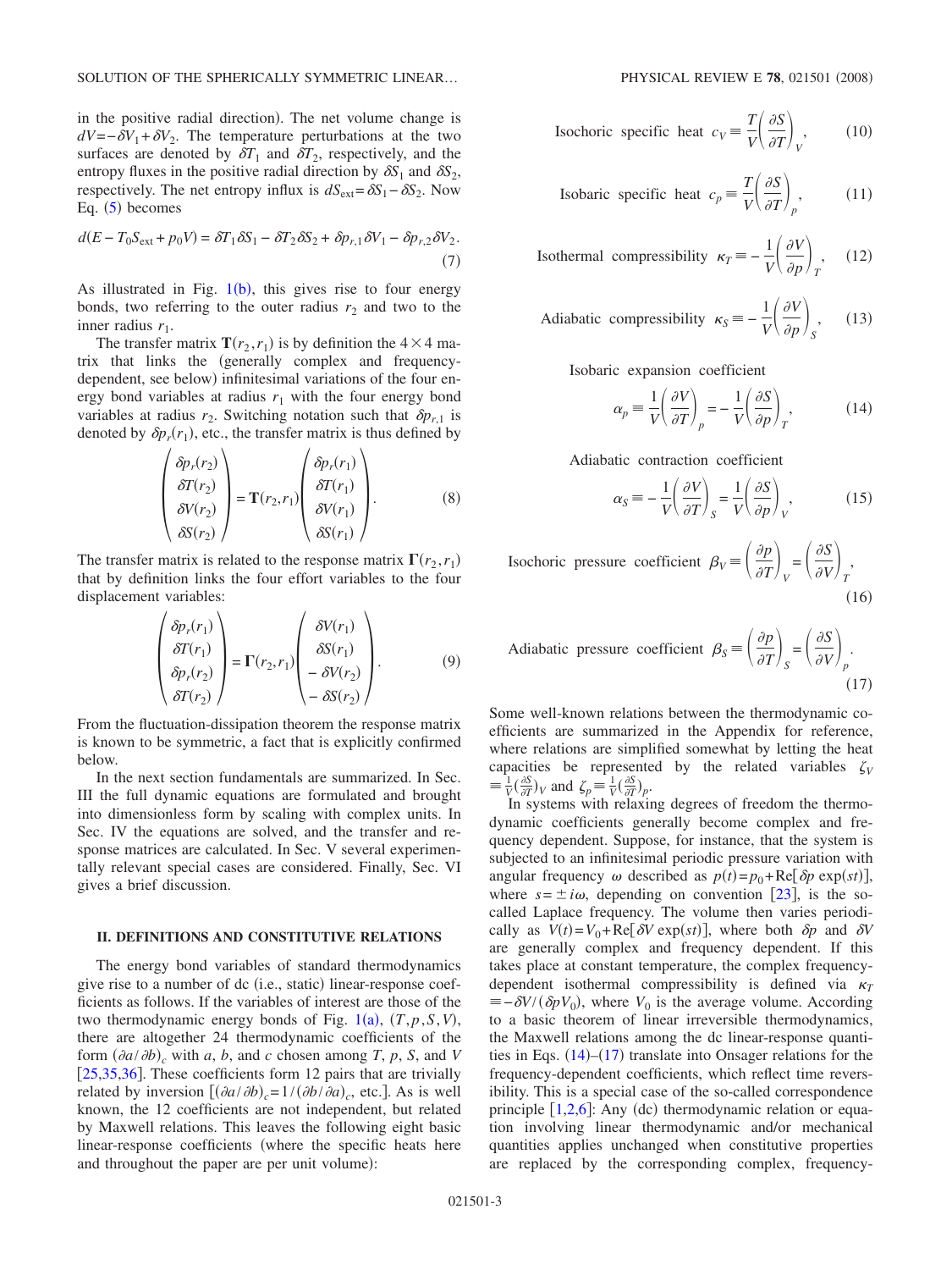$$
\kappa_T(s) = s \int_0^\infty \kappa_T(t) e^{-st} dt,\tag{18}
$$

where we adhere to the ordinary (sloppy) notation of physics that it is to be read from the context whether  $\kappa_T$  refers to a time or frequency domain function. In the following we stay in the frequency domain, though.

Thermoviscoelasticity describes the coupling between thermal and mechanical deviations from equilibrium. This paper deals with the linear case that is well understood as regards fundamentals. Linearity means that the system is assumed to be infinitesimally close to equilibrium. Deviations from equilibrium are quantified in terms of the infinitesimal displacement field  $\mathbf{u} = \mathbf{u}(\mathbf{r}, t)$ , temperature variation field  $\delta T(\mathbf{r},t) = T(\mathbf{r},t) - T_0$ , etc. In this approximation the radial heat displacement is given by  $\delta Q(r) = \delta S(r)/T_0$ ; we switch to *Q* simply because heat capacity traditionally is defined via this quantity.

The isothermal bulk modulus  $K_T$  (inverse isothermal compressibility) is defined by

$$
K_T \equiv -V \left(\frac{\partial p}{\partial V}\right)_T = \frac{1}{\kappa_T}.\tag{19}
$$

If  $\partial_i$  is the derivative with respect to the *i*th spatial coordinate  $x_i$  [where  $(x, y, z) = (x_1, x_2, x_3)$ ] and  $u_i$  is the *i*th component of the infinitesimal displacement vector  $\bf{u}$ , the strain tensor  $\epsilon$  $=\epsilon_{ii}$  is defined [[3](#page-14-14)] by

$$
\epsilon_{ij} = \frac{\partial_i u_j + \partial_j u_i}{2}.
$$
 (20)

The relative volume change is given by the trace of the strain tensor:

$$
\frac{\delta V}{V} = \text{tr}(\underline{\epsilon}) = \nabla \cdot \mathbf{u}.
$$
 (21)

<span id="page-3-1"></span>Denoting the stress tensor by  $q = \sigma_{ij}$ , the shear modulus *G* is defined  $\begin{bmatrix} 3 \end{bmatrix}$  $\begin{bmatrix} 3 \end{bmatrix}$  $\begin{bmatrix} 3 \end{bmatrix}$  as follows (the isothermal and adiabatic shear moduli are always identical):

$$
\sigma_{ij} - \frac{1}{3} \text{tr}(\underline{g}) \delta_{ij} = 2G \bigg( \epsilon_{ij} - \frac{1}{3} \text{tr}(\underline{\epsilon}) \delta_{ij} \bigg). \tag{22}
$$

<span id="page-3-2"></span>If there are both infinitesimal displacements and spatial temperature variations, this is generalized into the so-called Duhamel-Neumann relation  $[3,4]$  $[3,4]$  $[3,4]$  $[3,4]$  that is the following constitutive relation linking mechanical and thermodynamic properties:

$$
\sigma_{ij} = K_T \operatorname{tr}(\underline{\epsilon}) \, \delta_{ij} + 2G \bigg( \epsilon_{ij} - \frac{1}{3} \operatorname{tr}(\underline{\epsilon}) \, \delta_{ij} \bigg) - \beta_V \delta T \delta_{ij}. \tag{23}
$$

<span id="page-3-0"></span>For relaxing systems,  $K_T$ , G, and  $\beta_V$  are complex and frequency dependent, and for periodically varying boundary conditions both strain and stress tensors are generally complex. By the correspondence principle the Duhamel-Neumann relation applies also for the frequency-dependent case.

The isothermal longitudinal modulus  $M_T$  is defined [[3](#page-14-14)] by

$$
M_T = K_T + \frac{4}{3}G.
$$
 (24)

Similarly, the adiabatic longitudinal modulus  $M<sub>S</sub>$  is defined by  $M_S = K_S + (4/3)G$  where  $K_S = 1/\kappa_S$  is the adiabatic bulk modulus. As shown in detail in Ref.  $\lceil 23 \rceil$  $\lceil 23 \rceil$  $\lceil 23 \rceil$  (but implicit already in Ref.  $[3]$  $[3]$  $[3]$ ), a useful quantity for the description of one-dimensional thermoviscoelasticity is the "longitudinal specific heat" defined by

$$
c_l \equiv c_V + T_0 \frac{\beta_V^2}{M_T}.\tag{25}
$$

An important result of the present paper is that the longitudinal specific heat also plays a significant role for the spherically symmetric case. Again,  $c_l$  is frequency dependent for relaxing systems. A useful identity  $[23]$  $[23]$  $[23]$  follows from Eqs.  $(A1)$  $(A1)$  $(A1)$  and  $(A7)$  $(A7)$  $(A7)$ :

$$
c_l = c_V \frac{M_S}{M_T} = c_V \frac{K_S + \frac{4}{3}G}{K_T + \frac{4}{3}G}.
$$
 (26)

From this one finds that  $c_l$  may be interpreted as a generally complex convex combination of  $c_p$  and  $c_V$ :

$$
c_l = \frac{3K_T}{3K_T + 4G}c_p + \frac{4G}{3K_T + 4G}c_V.
$$
 (27)

This shows that the longitudinal heat capacity is effectively in between the isobaric and isochoric heat capacities. In analogy to the standard abbreviation

$$
\gamma \equiv \frac{c_p}{c_V},\tag{28}
$$

<span id="page-3-4"></span>we define  $\gamma_l$ , a quantity that is also generally complex and frequency dependent, as follows  $[23]$  $[23]$  $[23]$ :

$$
\gamma_l \equiv \frac{c_l}{c_V}.\tag{29}
$$

<span id="page-3-5"></span>If the heat-current density is denoted by **j**, the heat conductivity  $\lambda$  is defined via Fourier's law,

$$
\mathbf{j} = -\lambda \nabla \delta T. \tag{30}
$$

<span id="page-3-3"></span>The heat conductivity is generally assumed to be frequency independent, an assumption that was recently confirmed [[37,](#page-15-3)[38](#page-15-4)]. The solution below, however, applies also if  $\lambda$  were to depend on frequency.

## **III. THE COUPLED EQUATIONS FOR THE TEMPERATURE AND DISPLACEMENT FIELDS**

## **A. The frequency-independent case**

As mentioned, entropy conservation always applies to first order, a fact that in Ref.  $\lceil 3 \rceil$  $\lceil 3 \rceil$  $\lceil 3 \rceil$  is referred to as "the equation of continuity for heat." In terms of the infinitesimal displacement field  $\mathbf{u}(\mathbf{r},t)$  and the infinitesimal temperature field  $\delta T(\mathbf{r},t)$ , for a volume element  $dV$  at average mass den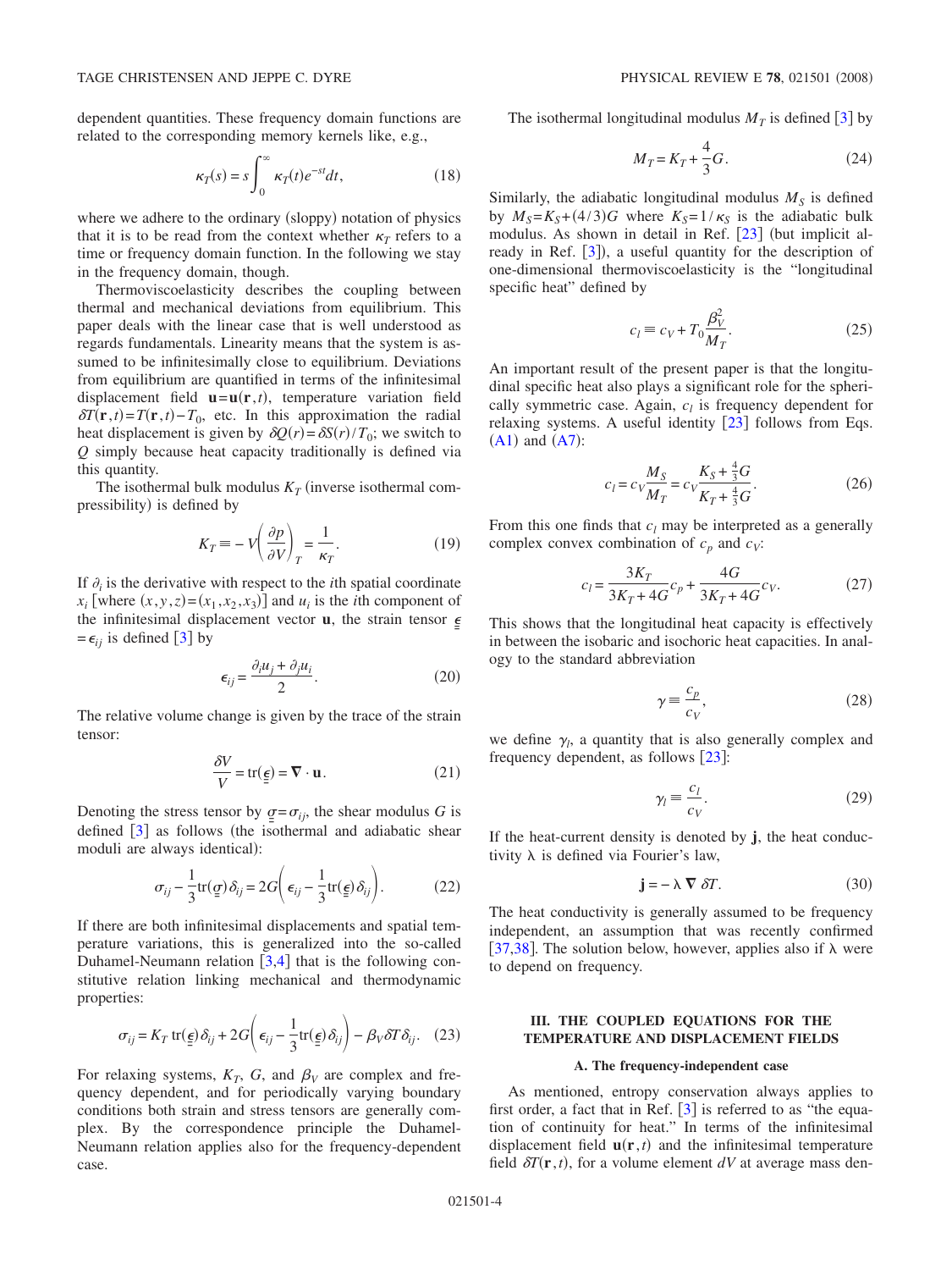sity  $\rho_0$ , the basic thermoviscoelastic equations of motion reflecting entropy conservation and Newton's second law  $\rho_0 dV d^2 u_i / dt^2 = dV \Sigma_j \partial_j \sigma_{ij}$  [[2–](#page-14-11)[4](#page-14-1)[,23](#page-14-10)] are [utilizing Eq. ([23](#page-3-0))]

$$
\rho_0 \frac{\partial^2 \mathbf{u}}{\partial t^2} = M_T \nabla (\nabla \cdot \mathbf{u}) - G \nabla \times (\nabla \times \mathbf{u}) - \beta_V \nabla \delta T
$$
\n(31)

and

$$
c_V \frac{\partial \delta T}{\partial t} + T_0 \beta_V \frac{\partial}{\partial t} (\nabla \cdot \mathbf{u}) = \lambda \nabla^2 \delta T.
$$
 (32)

We shall be concerned only with the inertia-free limit, i.e., the limit where the sample is much smaller than the wavelength of sound waves at the frequencies of interest. In this limit the acceleration term is negligible; thus

<span id="page-4-3"></span>
$$
M_T \nabla (\nabla \cdot \mathbf{u}) - G \nabla \times (\nabla \times \mathbf{u}) - \beta_V \nabla \delta T = 0, \quad (33)
$$

$$
c_V \frac{\partial \delta T}{\partial t} + T_0 \beta_V \frac{\partial}{\partial t} (\nabla \cdot \mathbf{u}) = \lambda \nabla^2 \delta T.
$$
 (34)

<span id="page-4-2"></span>Before proceeding we note that the identity  $\beta_V = \alpha_p K_T$  [Eq.  $(A5)$  $(A5)$  $(A5)$ ] implies that, if there is no thermal expansion upon heating, then  $\beta_V=0$ . In this case the two equations decouple and reduce to the ordinary elastic equation of motion in the inertia-free limit and the heat-conduction equation, respectively. Thus the coupling between mechanics and thermodynamics arises only when the thermal expansion coefficient is nonzero, as is indeed intuitively obvious.

The pressure variation  $\delta p$  is defined by (assuming here and henceforth that the average stress tensor is zero)

$$
\delta p = -\frac{1}{3} \text{tr}(\underline{q}).\tag{35}
$$

<span id="page-4-6"></span>This definition applies also for nonhydrostatic conditions, i.e., when  $\sigma$  is not proportional to the unit tensor. When the specific heat or the expansion coefficient is termed isobaric, it refers to a situation where the trace of the stress tensor is constant, not necessarily its individual diagonal components. The relative volume change of Eq.  $(21)$  $(21)$  $(21)$  is related to changes in pressure,  $\delta p$ , and temperature,  $\delta T$ , by the following equation (see, e.g., Ref.  $[23]$  $[23]$  $[23]$ ):

$$
\nabla \cdot \mathbf{u} = -\frac{1}{K_T} \delta p + \alpha_p \delta T.
$$
 (36)

<span id="page-4-1"></span>Using Eqs.  $(36)$  $(36)$  $(36)$  and  $(A1)$  $(A1)$  $(A1)$  one finds that under isobaric conditions  $T_0 \beta_V \nabla \cdot \mathbf{u} = T_0 \beta_V \alpha_p \delta T = (c_p - c_V) \delta T$ . Thus Eq. ([34](#page-4-2)) becomes the standard heat-diffusion equation

$$
\frac{\partial \delta T}{\partial t} = D_p \nabla^2 \delta T,\tag{37}
$$

<span id="page-4-9"></span>where the heat-diffusion constant  $D_p$  involves the isobaric specific heat  $D_p = \lambda / c_p$ . In general, isobaric conditions do not apply and the full coupled system Eqs.  $(33)$  $(33)$  $(33)$  and  $(34)$  $(34)$  $(34)$  must be solved.

If  $\nabla \times$ **u**=**0**, Eq. ([33](#page-4-3)) simplifies considerably. This applies for the spherically symmetric case,  $\mathbf{u} = u(r)\hat{\mathbf{r}}$ , where Eq. ([33](#page-4-3)) reduces to

$$
\nabla (M_T \nabla \cdot \mathbf{u} - \beta_V \delta T) = \mathbf{0}.
$$
 (38)

This is immediately integrated to

$$
\nabla \cdot \mathbf{u} = \frac{\beta_V}{M_T} \delta T + a_1.
$$
 (39)

<span id="page-4-4"></span>Here  $a_1$  is an integration constant that is a function of time determined by the boundary conditions. Substituting Eq. ([39](#page-4-4)) into Eq. ([34](#page-4-2)) yields

$$
c_l \frac{\partial \delta T}{\partial t} + T_0 \beta_V \frac{\partial a_1}{\partial t} = \lambda \nabla^2 \delta T.
$$
 (40)

## <span id="page-4-5"></span>**B. The case of spherical symmetry and periodically varying fields**

We now assume that all fields depend only on radius *r* and that their time dependence is harmonic, i.e., proportional to  $\exp(st)$  ( $s = \pm i\omega$ ). Henceforth *u* and  $\delta T$  refer to the complex frequency-dependent amplitudes of the infinitesimal radial displacement and temperature fields, respectively.

With these assumptions, if differentiation with respect to *r* is denoted by a prime, using the identity  $\nabla \cdot \mathbf{u} = r^{-2}(r^2u)'$  Eqs.  $(39)$  $(39)$  $(39)$  and  $(40)$  $(40)$  $(40)$  become

$$
r^{-2}(r^{2}u)' = \frac{\beta_{V}}{M_{T}} \delta T + a_{1}
$$
\n(41)

<span id="page-4-8"></span>and

$$
c_l s \, \delta T + T_0 \beta_V s a_1 = \lambda r^{-2} (r^2 \delta T')'. \tag{42}
$$

<span id="page-4-7"></span>Throughout the paper it is important to remember that not only are the field amplitudes  $u$  and  $\delta T$  generally complex functions of *s*, but so are all constitutive properties like  $\beta_V$ ,  $M_T$ , etc. For simplicity of notation, however, the frequency dependence will usually not be explicitly indicated.

We need two further equations for two auxiliary fields. One is the "radial pressure"

$$
\delta p_r \equiv -\sigma_{rr},\tag{43}
$$

i.e., the normal force per unit area in the negative radial direction exerted on a spherical surface of radius *r* from the outside. The radial pressure is generally different from the pressure  $\delta p$  of Eq. ([35](#page-4-6)); the relation between the two follows from the definition of the shear modulus Eq.  $(22)$  $(22)$  $(22)$ :

$$
\delta p_r = \delta p - 2G \left( \epsilon_{rr} - \frac{1}{3} \mathbf{\nabla} \cdot \mathbf{u} \right). \tag{44}
$$

<span id="page-4-0"></span>If *G*= 0—in particular for any liquid at zero frequency—the radial pressure equals the pressure. Since  $\epsilon_{rr} = u'$ , where  $\epsilon_{rr}$  is the *rr*th component of the strain tensor in spherical coordi-nates [[3](#page-14-14)], Eq. (44) and the Duhamel-Neumann relation Eq.  $(23)$  $(23)$  $(23)$  imply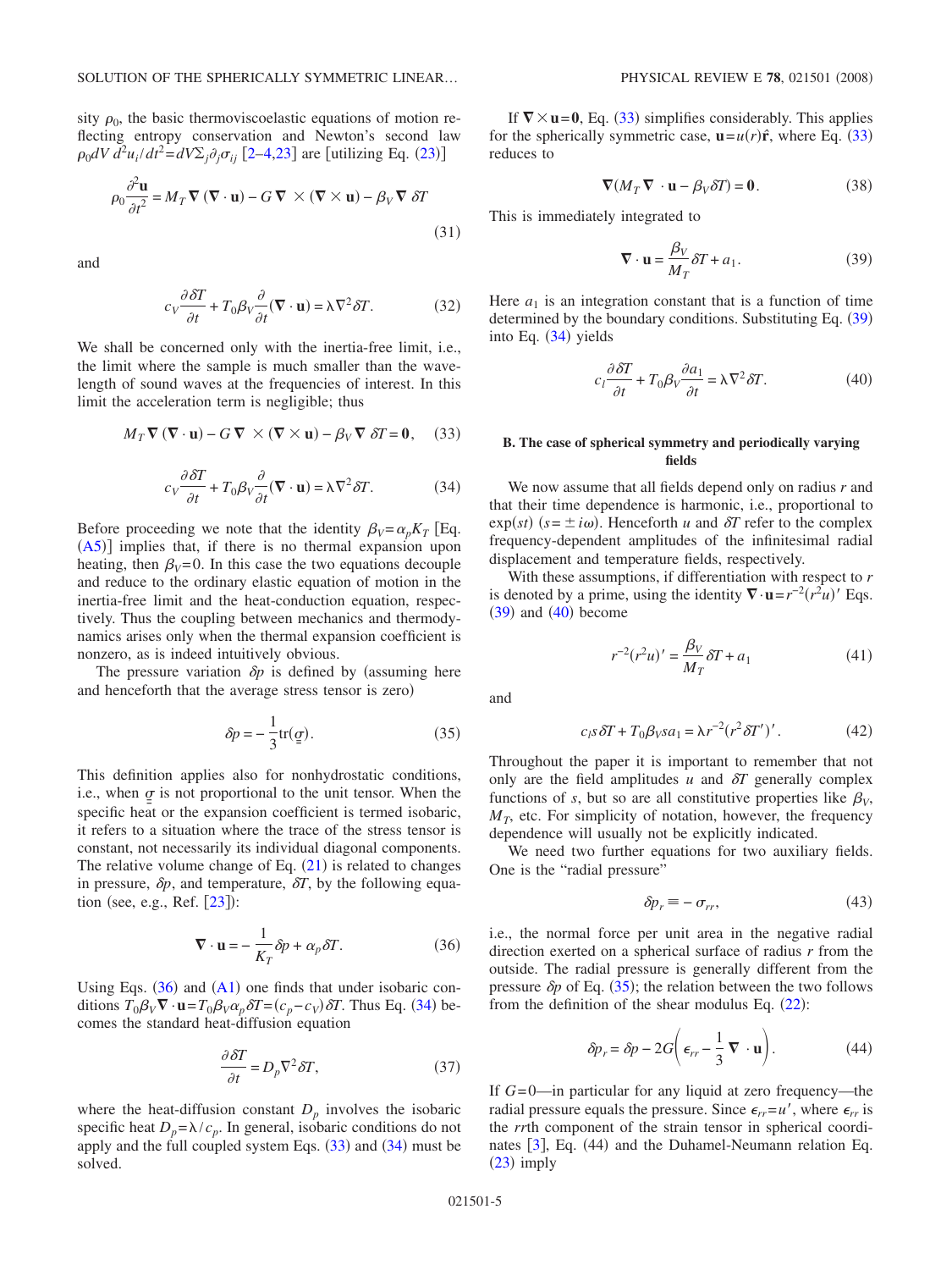$$
\delta p_r = -\left(K_T + \frac{4}{3}G\right)u' - \left(K_T - \frac{2}{3}G\right)\frac{2}{r}u + K_T\alpha_p\delta T.
$$
 (45)

<span id="page-5-0"></span>The other auxiliary field to be introduced is the timeintegrated heat-current density  $\delta q$ . Invoking Fourier's law of heat conduction Eq.  $(30)$  $(30)$  $(30)$ , we get

$$
\delta q = \frac{1}{s} j = -\frac{\lambda}{s} \delta T'.
$$
 (46)

## **C. Scaling to dimensionless variables**

<span id="page-5-1"></span>The solution of the thermoviscoelastic equations in spherical symmetry is extremely involved when expressed in terms of the original variables. We solve the equations below by proceeding in analogy to the solution of the onedimensional problem detailed in Ref.  $[23]$  $[23]$  $[23]$ , where considerable simplification was obtained by scaling with suitable variables. One is free to scale by a characteristic length, time, temperature, and mass, or other combinations of these four fundamental dimensions. We choose pressure instead of mass as the fourth fundamental dimension. There is no mathematical requirement that scaling variables must be real; in the frequency domain they may well be complex and frequency dependent.

The scaling units are chosen as follows. The unit of time is the inverse complex Laplace frequency, *s*−1. The unit of length is the (complex and frequency-dependent) heatdiffusion length

$$
l_D \equiv \sqrt{\frac{\lambda}{c_l s}}.\tag{47}
$$

It is occasionally convenient to use the (complex and frequency-dependent) wave number  $k \equiv 1/l_D$ ,

$$
k = \sqrt{\frac{c_i s}{\lambda}}.\tag{48}
$$

The unit of temperature is the average temperature  $T_0$ , and the unit of pressure is the (complex and frequencydependent) isothermal bulk modulus  $K_T$ . With these units we define the following dimensionless variables:

$$
\tilde{t} \equiv st,\tag{49}
$$

$$
\tilde{r} \equiv r/l_D,\tag{50}
$$

$$
\tilde{u} \equiv u/l_D, \tag{51}
$$

$$
\delta \tilde{T} \equiv \delta T/T_0,\tag{52}
$$

$$
\delta \tilde{p}_r \equiv \delta p_r / K_T,\tag{53}
$$

$$
\delta \tilde{q} \equiv \delta q / (K_T l_D),\tag{54}
$$

$$
\tilde{c} \equiv T_0 c_l / K_T,\tag{55}
$$

$$
\tilde{g} \equiv 4G/(3K_T),\tag{56}
$$

$$
\tilde{\alpha} \equiv T_0 \alpha_p. \tag{57}
$$

It should once again be emphasized that all thermodynamic and mechanical constitutive quantities are generally complex and frequency dependent, although for simplicity of notation this fact is rarely explicitly indicated below.

The scaled problem involves only the three independent frequency-dependent response functions  $\tilde{c}$ ,  $\tilde{g}$ , and  $\tilde{\alpha}$ . Nevertheless, it is convenient to introduce two further dimensionless frequency-dependent parameters  $\gamma$  and  $\gamma_l$  of Eqs. ([28](#page-3-4)) and ([29](#page-3-5)), which are functions of  $\tilde{c}$ ,  $\tilde{g}$ , and  $\tilde{\alpha}$ . Before proceeding we note that via the above definitions and Eqs.  $(A1)$  $(A1)$  $(A1)$ , ([A4](#page-14-19)), and ([A5](#page-14-18)), the parameters  $\gamma$  and  $\gamma_l$  obey

$$
\frac{1}{\gamma_l} = 1 - \frac{\tilde{\alpha}^2}{\tilde{c}(1 + \tilde{g})},\tag{58}
$$

$$
\frac{\gamma}{\gamma_l} = 1 + \frac{\tilde{\alpha}^2 \tilde{g}}{\tilde{c} (1 + \tilde{g})}.
$$
 (59)

These equations imply the following identity that turns out to be useful:

$$
\gamma + \tilde{g} = \gamma_l (1 + \tilde{g}). \tag{60}
$$

<span id="page-5-4"></span>When rewritten in terms of the above dimensionless variables, Eqs.  $(42)$  $(42)$  $(42)$ ,  $(41)$  $(41)$  $(41)$ ,  $(45)$  $(45)$  $(45)$ , and  $(46)$  $(46)$  $(46)$  become (where the prime now implies differentiation with respect to  $\tilde{r}$ )

$$
\tilde{r}^{-2}(\tilde{r}^2 \delta \tilde{T}')' = \delta \tilde{T} + \frac{\tilde{\alpha}}{\tilde{c}} a_1,\tag{61}
$$

$$
\widetilde{r}^{-2}(\widetilde{r}^2\widetilde{u})' = \frac{\widetilde{\alpha}}{1+\widetilde{g}}\delta\widetilde{T} + a_1,\tag{62}
$$

<span id="page-5-3"></span><span id="page-5-2"></span>
$$
\delta \tilde{p}_r = -(1 + \tilde{g})\tilde{u}' - (2 - \tilde{g})\tilde{r}^{-1}\tilde{u} + \tilde{\alpha}\delta \tilde{T},
$$
 (63)

$$
\delta \tilde{q} = -\tilde{c} \, \delta \tilde{T}' \,. \tag{64}
$$

These are the fundamental dimensionless thermoviscoelastic equations of spherical symmetry to be solved.

## **IV. SOLUTION IN TERMS OF THE TRANSFER MATRIX**

Equation  $(62)$  $(62)$  $(62)$  leads to

$$
\tilde{u}' = \frac{\tilde{\alpha}}{1 + \tilde{g}} \delta \tilde{T} + a_1 - 2\tilde{r}^{-1}\tilde{u},\tag{65}
$$

by which Eq.  $(63)$  $(63)$  $(63)$  is simplified as follows:

$$
\delta \tilde{p}_r = -\left(1 + \tilde{g}\right) a_1 + 3 \tilde{g} \tilde{r}^{-1} \tilde{u}.
$$
 (66)

<span id="page-5-5"></span>Equation ([61](#page-5-4)) implies  $(2/\tilde{r})\delta \tilde{T}' + \delta \tilde{T}'' = \delta \tilde{T} + (\tilde{\alpha}/\tilde{c})a_1$ , which is readily solved by substituting  $\delta \tilde{T} = f(\tilde{r})/\tilde{r}$ . The solution is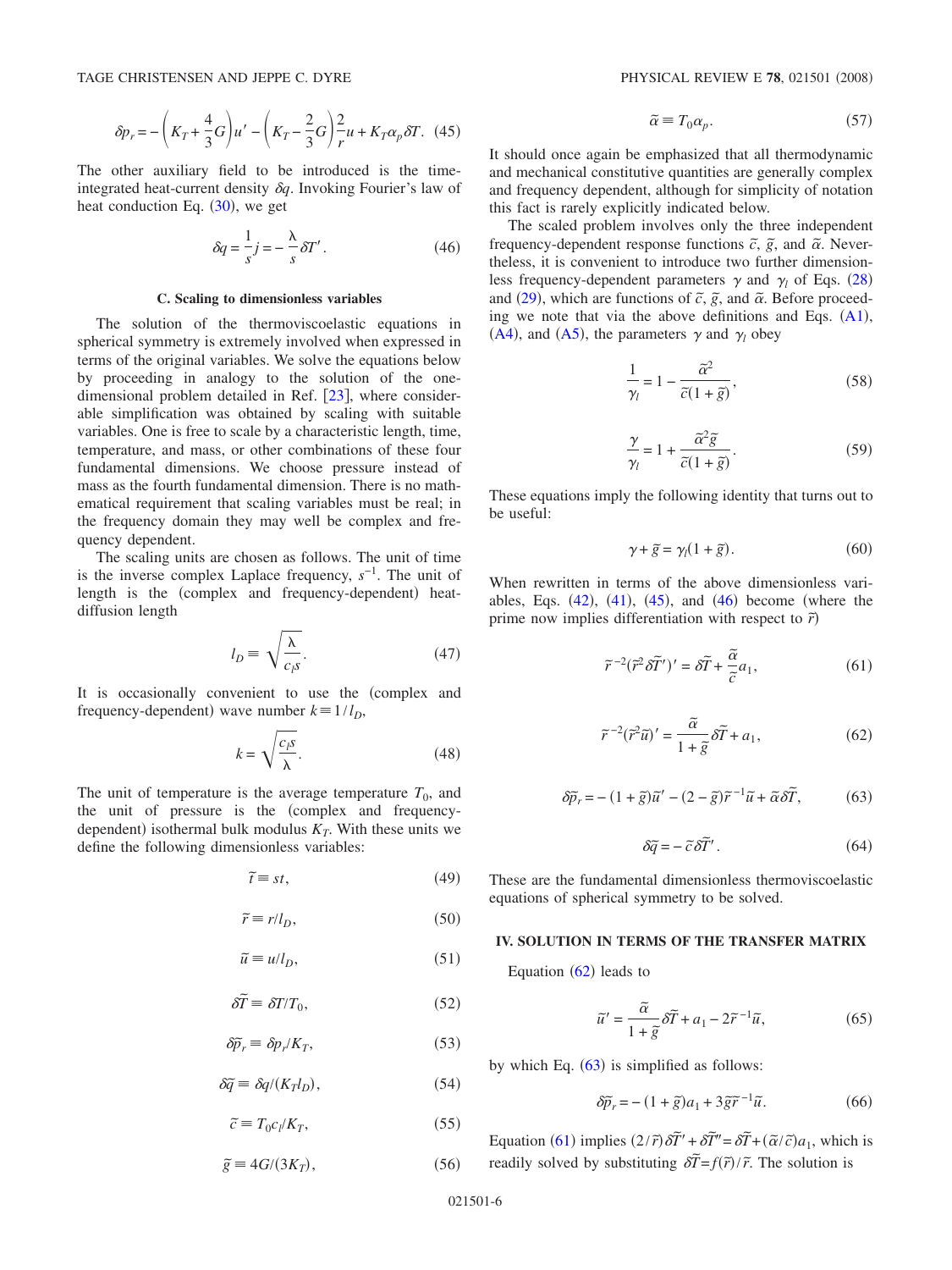SOLUTION OF THE SPHERICALLY SYMMETRIC LINEAR...

$$
\delta \widetilde{T} = -\frac{\widetilde{\alpha}}{\widetilde{c}} a_1 + \widetilde{r}^{-1} e^{\widetilde{r}} a_3 + \widetilde{r}^{-1} e^{-\widetilde{r}} a_4,\tag{67}
$$

where  $a_3$  and  $a_4$  are integration constants. Substituting this into Eq. ([62](#page-5-2)) and solving for  $\tilde{u}$  gives (where  $a_2$  is a further integration constant)

$$
\widetilde{u} = \frac{1}{3} \left( 1 - \frac{\widetilde{\alpha}^2}{(1 + \widetilde{g})\widetilde{c}} \right) \widetilde{r} a_1 + \widetilde{r}^{-2} a_2
$$

$$
+ \frac{\widetilde{\alpha}}{1 + \widetilde{g}} \left[ (\widetilde{r}^{-1} - \widetilde{r}^{-2}) e^{\widetilde{r}} a_3 - (\widetilde{r}^{-1} + \widetilde{r}^{-2}) e^{-\widetilde{r}} a_4 \right]. \tag{68}
$$

Now Eq. ([66](#page-5-5)) becomes

$$
\delta \tilde{p}_r = -\left(1 + \frac{\tilde{g}}{1 + \tilde{g}} \frac{\tilde{\alpha}^2}{\tilde{c}}\right) a_1 + 3 \tilde{g} \tilde{r}^{-3} a_2
$$

$$
-3 \frac{\tilde{g}}{1 + \tilde{g}} \tilde{\alpha} \tilde{r}^{-3} [(1 - \tilde{r}) e^{\tilde{r}} a_3 + (1 + \tilde{r}) e^{-\tilde{r}} a_4]. \quad (69)
$$

Finally we have

$$
\delta \widetilde{q} = \widetilde{c}\widetilde{r}^{-2} \left[ (1 - \widetilde{r})e^{\widetilde{r}} a_3 + (1 + \widetilde{r})e^{-\widetilde{r}} a_4 \right].
$$
 (70)

The solution is summarized in the form

$$
\begin{pmatrix}\n\delta \widetilde{p}_r(\widetilde{r}) \\
\delta \widetilde{T}(\widetilde{r}) \\
\delta \widetilde{V}(\widetilde{r}) \\
\delta \widetilde{Q}(\widetilde{r})\n\end{pmatrix} = \widetilde{\mathbf{M}}(\widetilde{r}) \begin{pmatrix}\na_1 \\
a_2 \\
a_3 \\
a_4\n\end{pmatrix}.
$$
\n(71)

Here, if  $\delta Q(r)$  is the time-integrated heat current through the spherical surface of radius *r*, we have introduced

$$
\delta \widetilde{V} = \widetilde{r}^2 \widetilde{u} = \frac{\delta V}{4 \pi l_D^3},\tag{72}
$$

$$
\delta \tilde{Q} = \tilde{r}^2 \delta \tilde{q} = \frac{\delta Q(r)}{4 \pi K_I l_D^3}.
$$
 (73)

The matrix  $\tilde{\mathbf{M}}(\tilde{r})$  is given by

$$
\widetilde{\mathbf{M}}(\vec{r}) = \begin{pmatrix}\n-\left(1 + \frac{\widetilde{g}}{1 + \widetilde{g}} \frac{\widetilde{\alpha}^2}{\widetilde{c}}\right) & 3\widetilde{g}\,\widetilde{r}^{-3} & -3\frac{\widetilde{g}}{1 + \widetilde{g}}\widetilde{\alpha}\widetilde{r}^{-3}(1 - \widetilde{r})e^{\widetilde{r}} & -3\frac{\widetilde{g}}{1 + \widetilde{g}}\widetilde{\alpha}\widetilde{r}^{-3}(1 + \widetilde{r})e^{-\widetilde{r}} \\
-\frac{\widetilde{\alpha}}{\widetilde{c}} & 0 & \widetilde{r}^{-1}e^{\widetilde{r}} & \widetilde{r}^{-1}e^{-\widetilde{r}} \\
\frac{1}{3}\left(1 - \frac{\widetilde{\alpha}^2}{\widetilde{c}(1 + \widetilde{g})}\right)\widetilde{r}^3 & 1 & -\frac{\widetilde{\alpha}}{1 + \widetilde{g}}(1 - \widetilde{r})e^{\widetilde{r}} & -\frac{\widetilde{\alpha}}{1 + \widetilde{g}}(1 + \widetilde{r})e^{-\widetilde{r}} \\
0 & 0 & \widetilde{c}(1 - \widetilde{r})e^{\widetilde{r}} & \widetilde{c}(1 + \widetilde{r})e^{-\widetilde{r}}\n\end{pmatrix}.
$$
\n(74)

Г.

Defining the transfer matrix by

$$
\widetilde{\mathbf{T}}(\widetilde{r}_2, \widetilde{r}_1) \equiv \widetilde{\mathbf{M}}(\widetilde{r}_2) \widetilde{\mathbf{M}}^{-1}(\widetilde{r}_1)
$$
\n(75)

<span id="page-6-0"></span>allows one to express the fields at  $\tilde{r}_2$  in terms of those at  $\tilde{r}_1$  as follows:

$$
\begin{pmatrix}\n\delta \widetilde{p}_r(\widetilde{r}_2) \\
\delta \widetilde{T}(\widetilde{r}_2) \\
\delta \widetilde{V}(\widetilde{r}_2) \\
\delta \widetilde{Q}(\widetilde{r}_2)\n\end{pmatrix} = \widetilde{T}(\widetilde{r}_2, \widetilde{r}_1) \begin{pmatrix}\n\delta \widetilde{p}_r(\widetilde{r}_1) \\
\delta \widetilde{T}(\widetilde{r}_1) \\
\delta \widetilde{V}(\widetilde{r}_1) \\
\delta \widetilde{Q}(\widetilde{r}_1)\n\end{pmatrix}.
$$
\n(76)

tion about the physics of the system. The transfer matrix is  $4 \times 4$ , reflecting the fact that out of the eight variables of the four energy bonds of Fig.  $1(b)$  $1(b)$ , four may be externally controlled. Via the transfer matrix the remaining four are determined by the four basic equations  $(33)$  $(33)$  $(33)$  and  $(34)$  $(34)$  $(34)$ . Once the transfer matrix has been calculated, various experimentally relevant special cases may be worked out with modest efforts  $(Sec. V)$ .

By explicit calculation, e.g., via a computer program, one finds that  $\tilde{\mathbf{T}}(\tilde{r}_2, \tilde{r}_1)$  has the form

<span id="page-6-1"></span>
$$
\widetilde{\mathbf{T}}(\widetilde{r}_2, \widetilde{r}_1) = \widetilde{\mathbf{T}}^0(\widetilde{r}_2, \widetilde{r}_1) + \widetilde{\mathbf{T}}^-(\widetilde{r}_2, \widetilde{r}_1)e^{-(\widetilde{r}_2 - \widetilde{r}_1)} + \widetilde{\mathbf{T}}^+(\widetilde{r}_2, \widetilde{r}_1)e^{\widetilde{r}_2 - \widetilde{r}_1},\tag{77}
$$

In this way the inner and outer boundary conditions of Fig.  $1(b)$  $1(b)$  are linked by a matrix containing all relevant informa-

where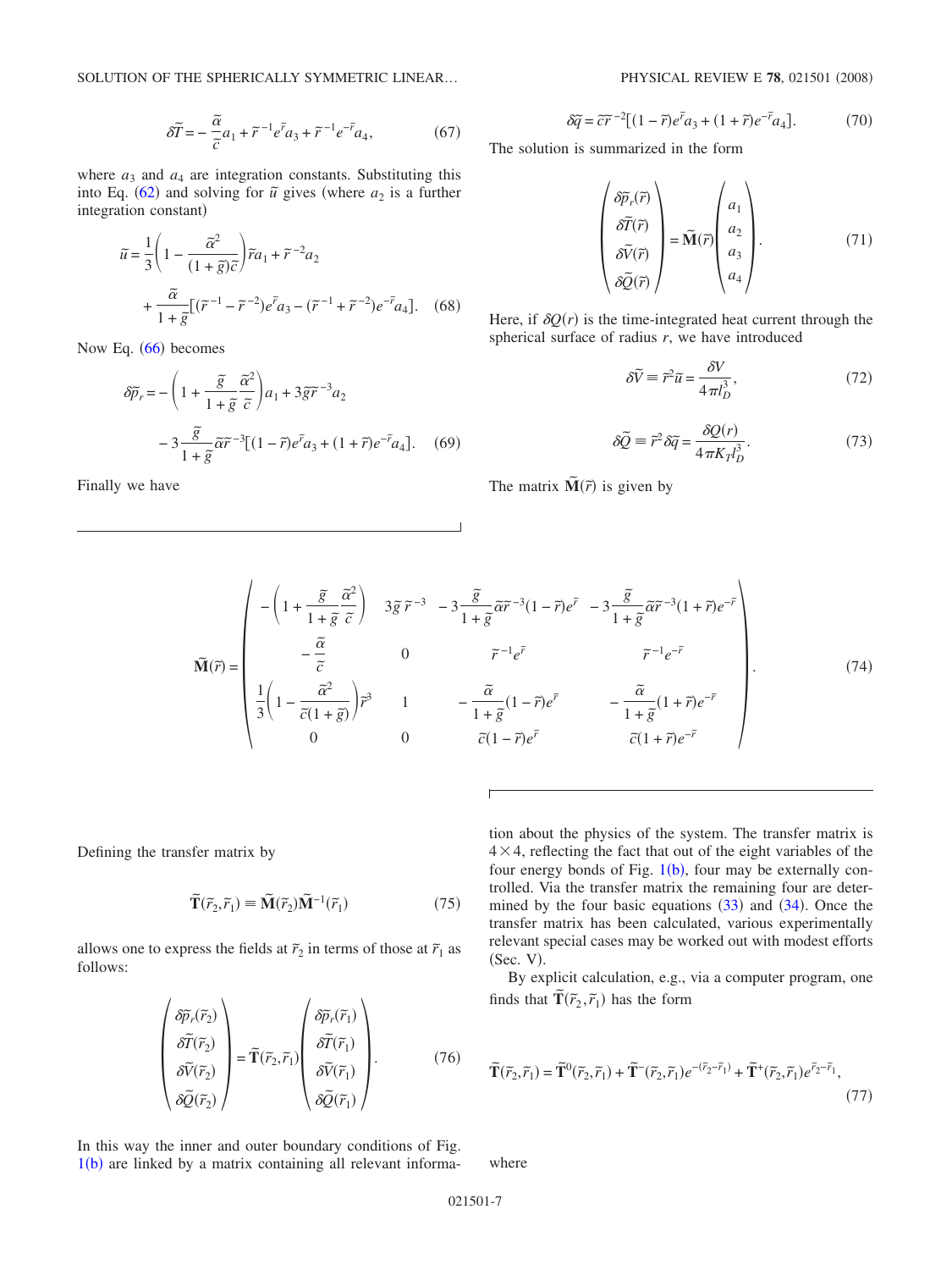$\overline{1}$ 

$$
\widetilde{\mathbf{T}}^{0}(\widetilde{r}_{2},\widetilde{r}_{1}) = \begin{pmatrix}\n\frac{\gamma + \widetilde{g}\widetilde{r}_{1}^{3}\widetilde{r}_{2}^{-3}}{\gamma + \widetilde{g}} & 0 & \frac{3\gamma\widetilde{g}(\widetilde{r}_{2}^{-3} - \widetilde{r}_{1}^{-3})}{\gamma + \widetilde{g}} & \frac{3\widetilde{\alpha}\widetilde{g}\widetilde{r}_{2}^{-3}}{\widetilde{c}(1 + \widetilde{g})} \\
\frac{\widetilde{\alpha}}{\widetilde{c}(1 + \widetilde{g})} & 0 & -\frac{3\widetilde{\alpha}\widetilde{g}\widetilde{r}_{1}^{-3}}{\widetilde{c}(1 + \widetilde{g})} & 0 \\
\frac{\widetilde{r}_{1}^{3} - \widetilde{r}_{2}^{3}}{3(\gamma + \widetilde{g})} & 0 & \frac{\gamma + \widetilde{g}\widetilde{r}_{2}^{3}\widetilde{r}_{1}^{-3}}{\gamma + \widetilde{g}} & \frac{\widetilde{\alpha}}{\widetilde{c}(1 + \widetilde{g})}\n\end{pmatrix},
$$
\n(78)

$$
\widetilde{\mathbf{T}}^{-}(\widetilde{r}_{2},\widetilde{r}_{1}) = \begin{pmatrix}\n\frac{3\widetilde{\alpha}^{2}\widetilde{g}(1+\widetilde{r}_{2})(\widetilde{r}_{1}-1)}{2\widetilde{c}(1+\widetilde{g})^{2}\widetilde{r}_{2}^{3}} & \frac{3\widetilde{\alpha}\widetilde{g}(1+\widetilde{r}_{2})(1-\widetilde{r}_{1})}{2(1+\widetilde{g})\widetilde{r}_{2}^{3}} & -\frac{3\widetilde{\alpha}\widetilde{g}(1+\widetilde{r}_{2})}{2\widetilde{c}(1+\widetilde{g})^{2}\widetilde{r}_{2}^{3}} \\
\frac{\widetilde{\alpha}(1-\widetilde{r}_{1})}{2\widetilde{c}(1+\widetilde{g})\widetilde{r}_{2}} & \frac{\widetilde{r}_{1}-1}{2\widetilde{r}_{2}} & \frac{3\widetilde{\alpha}\widetilde{g}(\widetilde{r}_{1}-1)}{2\widetilde{c}(1+\widetilde{g})\widetilde{r}_{2}\widetilde{r}_{1}} & \frac{1}{2\widetilde{c}\widetilde{r}_{2}\widetilde{r}_{1}} \\
\frac{\widetilde{\alpha}^{2}(1+\widetilde{r}_{2})(\widetilde{r}_{1}-1)}{2\widetilde{c}(1+\widetilde{g})^{2}} & \frac{\widetilde{\alpha}(1+\widetilde{r}_{2})(1-\widetilde{r}_{1})}{2(1+\widetilde{g})} & \frac{3\widetilde{\alpha}^{2}\widetilde{g}(1+\widetilde{r}_{2})(1-\widetilde{r}_{1})}{2\widetilde{c}(1+\widetilde{g})^{2}\widetilde{r}_{1}^{3}} & -\frac{\widetilde{\alpha}(1+\widetilde{r}_{2})}{2\widetilde{c}(1+\widetilde{g})\widetilde{r}_{1}}\n\end{pmatrix},\n\tag{79}
$$
\n
$$
\frac{\widetilde{\alpha}(1+\widetilde{r}_{2})(\widetilde{r}_{1}-1)}{2(1+\widetilde{g})} = \begin{pmatrix}\n\frac{\widetilde{\alpha}(1+\widetilde{r}_{2})(1-\widetilde{r}_{1})}{2\widetilde{c}(1+\widetilde{r}_{2})^{2}\widetilde{r}_{1}^{3}} & -\frac{\widetilde{\alpha}(1+\widetilde
$$

and

$$
\widetilde{\mathbf{T}}^{+}(\widetilde{r}_{2},\widetilde{r}_{1}) = \begin{pmatrix}\n\frac{3\widetilde{\alpha}^{2}\widetilde{g}(1-\widetilde{r}_{2})(1+\widetilde{r}_{1})}{2\widetilde{c}(1+\widetilde{g})\widetilde{r}_{2}^{3}} & \frac{3\widetilde{\alpha}\widetilde{g}(\widetilde{r}_{2}-1)(1+\widetilde{r}_{1})}{2(1+\widetilde{g})\widetilde{r}_{2}^{3}} & \frac{9\widetilde{\alpha}^{2}\widetilde{g}^{2}(\widetilde{r}_{2}-1)(1+\widetilde{r}_{1})}{2\widetilde{c}(1+\widetilde{g})\widetilde{r}_{2}^{3}\widetilde{r}_{1}} \\
-\frac{\widetilde{\alpha}(1+\widetilde{r}_{1})}{2\widetilde{c}(1+\widetilde{g})\widetilde{r}_{2}} & \frac{1+\widetilde{r}_{1}}{2\widetilde{r}_{2}} & \frac{3\widetilde{\alpha}\widetilde{g}(1+\widetilde{r}_{1})}{2\widetilde{c}(1+\widetilde{g})\widetilde{r}_{2}\widetilde{r}_{1}} & -\frac{1}{2\widetilde{c}\widetilde{r}_{2}\widetilde{r}_{1}} \\
\frac{\widetilde{\alpha}^{2}(1-\widetilde{r}_{2})(1+\widetilde{r}_{1})}{2\widetilde{c}(1+\widetilde{g})^{2}} & \frac{\widetilde{\alpha}(\widetilde{r}_{2}-1)(1+\widetilde{r}_{1})}{2(1+\widetilde{g})} & \frac{3\widetilde{\alpha}^{2}\widetilde{g}(\widetilde{r}_{2}-1)(1+\widetilde{r}_{1})}{2\widetilde{c}(1+\widetilde{g})^{2}\widetilde{r}_{1}^{3}} & \frac{\widetilde{\alpha}(1-\widetilde{r}_{2})}{2\widetilde{c}(1+\widetilde{g})\widetilde{r}_{1}} \\
\frac{\widetilde{\alpha}(\widetilde{r}_{2}-1)(1+\widetilde{r}_{1})}{2(1+\widetilde{g})} & \frac{\widetilde{c}(1-\widetilde{r}_{2})(1+\widetilde{r}_{1})}{2} & \frac{3\widetilde{\alpha}\widetilde{g}(1-\widetilde{r}_{2})(1+\widetilde{r}_{1})}{2(1+\widetilde{g})\widetilde{
$$

Although the expression for the transfer matrix is cumbersome, 
$$
\tilde{\mathbf{T}}
$$
 has a number of simple mathematical features. First, explicit calculation shows that det[ $\tilde{\mathbf{M}}(\tilde{r})$ ] = 2 $\tilde{c}$ (1+ $\tilde{g}$ ) independent of radius. This implies that

$$
\det(\widetilde{\mathbf{T}}) = 1. \tag{81}
$$

Moreover, the definition of  $\tilde{T}$  immediately implies that  $\tilde{T}(\tilde{r}, \tilde{r}) = \mathbf{E}$  where **E** is the unit matrix, and that the inverse is given by

$$
\widetilde{\mathbf{T}}^{-1}(\widetilde{r}_2, \widetilde{r}_1) = \widetilde{\mathbf{T}}(\widetilde{r}_1, \widetilde{r}_2). \tag{82}
$$

<span id="page-7-0"></span>More generally, by its definition the transfer matrix clearly obeys the functional equation

$$
\widetilde{\mathbf{T}}(\widetilde{r}_3, \widetilde{r}_1) = \widetilde{\mathbf{T}}(\widetilde{r}_3, \widetilde{r}_2) \widetilde{\mathbf{T}}(\widetilde{r}_2, \widetilde{r}_1).
$$
\n(83)

<span id="page-7-1"></span>This gives rise to a number of relations between  $\tilde{T}^0$ ,  $\tilde{T}^-$ , and  $\tilde{\mathbf{T}}^+$ **:** 

$$
\widetilde{\mathbf{T}}^{0}(\widetilde{r}_3,\widetilde{r}_1)=\widetilde{\mathbf{T}}^{0}(\widetilde{r}_3,\widetilde{r}_2)\widetilde{\mathbf{T}}^{0}(\widetilde{r}_2,\widetilde{r}_1),
$$

$$
\widetilde{\mathbf{T}}^-(\widetilde{r}_3,\widetilde{r}_1)=\widetilde{\mathbf{T}}^-(\widetilde{r}_3,\widetilde{r}_2)\widetilde{\mathbf{T}}^-(\widetilde{r}_2,\widetilde{r}_1),
$$

$$
\widetilde{\mathbf{T}}^{+}(\widetilde{r}_{3},\widetilde{r}_{1})=\widetilde{\mathbf{T}}^{+}(\widetilde{r}_{3},\widetilde{r}_{2})\widetilde{\mathbf{T}}^{+}(\widetilde{r}_{2},\widetilde{r}_{1}), \tag{84}
$$

and

$$
\tilde{\mathbf{T}}^{0}(\tilde{r}_{3},\tilde{r}_{2})\tilde{\mathbf{T}}^{+}(\tilde{r}_{2},\tilde{r}_{1})=0, \quad \tilde{\mathbf{T}}^{0}(\tilde{r}_{3},\tilde{r}_{2})\tilde{\mathbf{T}}^{-}(\tilde{r}_{2},\tilde{r}_{1})=0,
$$
\n
$$
\tilde{\mathbf{T}}^{+}(\tilde{r}_{3},\tilde{r}_{2})\tilde{\mathbf{T}}^{0}(\tilde{r}_{2},\tilde{r}_{1})=0, \quad \tilde{\mathbf{T}}^{-}(\tilde{r}_{3},\tilde{r}_{2})\tilde{\mathbf{T}}^{0}(\tilde{r}_{2},\tilde{r}_{1})=0,
$$
\n
$$
\tilde{\mathbf{T}}^{+}(\tilde{r}_{3},\tilde{r}_{2})\tilde{\mathbf{T}}^{-}(\tilde{r}_{2},\tilde{r}_{1})=0, \quad \tilde{\mathbf{T}}^{-}(\tilde{r}_{3},\tilde{r}_{2})\tilde{\mathbf{T}}^{+}(\tilde{r}_{2},\tilde{r}_{1})=0. \quad (85)
$$

The dimensionless transfer matrix  $\tilde{\mathbf{T}}(\tilde{r}_2, \tilde{r}_1)$  given by Eq. ([76](#page-6-0)) is related to the dimensionless response matrix  $\tilde{\Gamma}(\tilde{r}_2, \tilde{r}_1)$  defined by the relation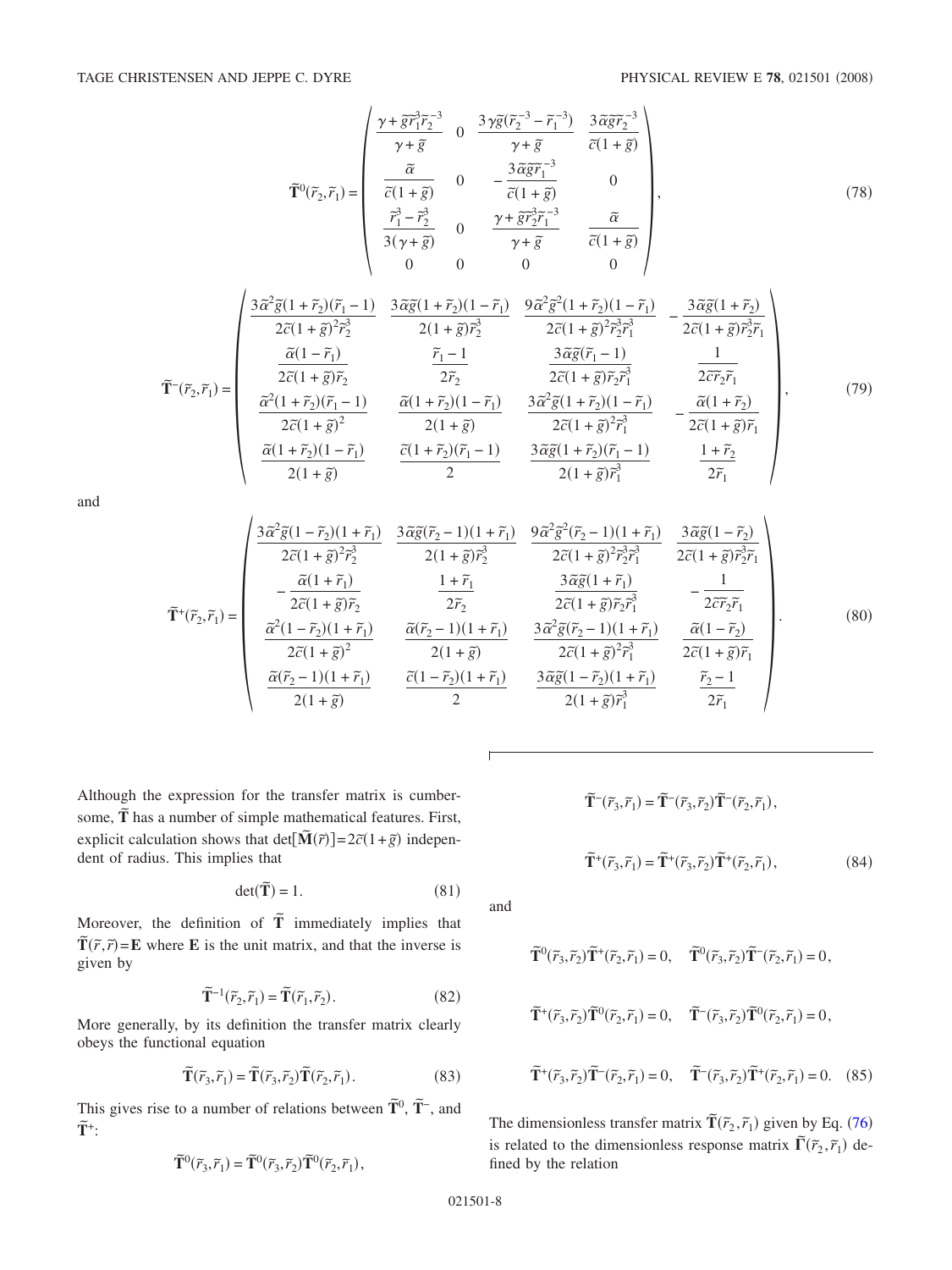$$
\begin{pmatrix}\n\delta \widetilde{p}_r(\widetilde{r}_1) \\
\delta \widetilde{T}(\widetilde{r}_1) \\
\delta \widetilde{p}_r(\widetilde{r}_2) \\
\delta \widetilde{T}(\widetilde{r}_2)\n\end{pmatrix} = \widetilde{\Gamma}(\widetilde{r}_2, \widetilde{r}_1) \begin{pmatrix}\n\delta \widetilde{V}(\widetilde{r}_1) \\
\delta \widetilde{Q}(\widetilde{r}_1) \\
-\delta \widetilde{V}(\widetilde{r}_2) \\
-\delta \widetilde{Q}(\widetilde{r}_2)\n\end{pmatrix} .
$$
\n(86)

If  $\tilde{T}$  and  $\tilde{\Gamma}$  are split into four blocks of  $(2 \times 2)$  matrices as follows:

$$
\widetilde{\mathbf{T}} = \begin{pmatrix} \widetilde{\mathbf{T}}_1 & \widetilde{\mathbf{T}}_2 \\ \widetilde{\mathbf{T}}_3 & \widetilde{\mathbf{T}}_4 \end{pmatrix}
$$
 (87)

<span id="page-8-1"></span>and

$$
\widetilde{\Gamma} = \begin{pmatrix} \widetilde{\Gamma}_1 & \widetilde{\Gamma}_2 \\ \widetilde{\Gamma}_3 & \widetilde{\Gamma}_4 \end{pmatrix},
$$
\n(88)

one finds

$$
\widetilde{\Gamma}_1 = -\widetilde{\mathbf{T}}_3^{-1} \widetilde{\mathbf{T}}_4, \quad \widetilde{\Gamma}_2 = -\widetilde{\mathbf{T}}_3^{-1}, \tag{89}
$$

$$
\widetilde{\Gamma}_3 = -\widetilde{\mathbf{T}}_1 \widetilde{\mathbf{T}}_3^{-1} \widetilde{\mathbf{T}}_4 + \widetilde{\mathbf{T}}_2, \quad \widetilde{\Gamma}_4 = -\widetilde{\mathbf{T}}_1 \widetilde{\mathbf{T}}_3^{-1}.
$$
 (90)

Calculating  $\tilde{\Gamma}$  from  $\tilde{\mathbf{T}}$  gives

$$
\widetilde{\Gamma}_{11}(\widetilde{r}_2, \widetilde{r}_1) = \frac{3}{\widetilde{r}_2^3 - \widetilde{r}_1^3} \left( \gamma + \widetilde{g} \left( \frac{\widetilde{r}_2}{\widetilde{r}_1} \right)^3 \right),\tag{91}
$$

$$
\widetilde{\Gamma}_{12}(\widetilde{r}_2, \widetilde{r}_1) = \frac{3 \widetilde{\alpha} \gamma_l}{\widetilde{c}(\widetilde{r}_2^3 - \widetilde{r}_1^3)},\tag{92}
$$

$$
\widetilde{\Gamma}_{13}(\widetilde{r}_2, \widetilde{r}_1) = \frac{3(\gamma + \widetilde{g})}{\widetilde{r}_2^3 - \widetilde{r}_1^3},\tag{93}
$$

$$
\begin{split} \widetilde{\Gamma}_{22}(\widetilde{r}_{2},\widetilde{r}_{1}) &= \frac{3(\gamma_{l}-1)}{\widetilde{c}(\widetilde{r}_{2}^{3}-\widetilde{r}_{1}^{3})} \\ &+ \frac{\widetilde{r}_{2}\cosh(\widetilde{r}_{2}-\widetilde{r}_{1})-\sinh(\widetilde{r}_{2}-\widetilde{r}_{1})}{\widetilde{c}\widetilde{r}_{1}[(\widetilde{r}_{2}-\widetilde{r}_{1})\cosh(\widetilde{r}_{2}-\widetilde{r}_{1})+(\widetilde{r}_{1}\widetilde{r}_{2}-1)\sinh(\widetilde{r}_{2}-\widetilde{r}_{1})]},\end{split} \tag{94}
$$

$$
\widetilde{\Gamma}_{24}(\widetilde{r}_2, \widetilde{r}_1) = \frac{3(\gamma_l - 1)}{\widetilde{c}(\widetilde{r}_2^3 - \widetilde{r}_1^3)} + \frac{1}{\widetilde{c}[(\widetilde{r}_2 - \widetilde{r}_1)\cosh(\widetilde{r}_2 - \widetilde{r}_1) + (\widetilde{r}_1\widetilde{r}_2 - 1)\sinh(\widetilde{r}_2 - \widetilde{r}_1)]}.
$$
\n(95)

All off-diagonal elements of the four block matrices are identical, i.e.,

$$
\widetilde{\Gamma}_{14} = \widetilde{\Gamma}_{21} = \widetilde{\Gamma}_{23} = \widetilde{\Gamma}_{32} = \widetilde{\Gamma}_{34} = \widetilde{\Gamma}_{41} = \widetilde{\Gamma}_{43} = \widetilde{\Gamma}_{12}. \tag{96}
$$

Furthermore,

$$
\widetilde{\Gamma}_{31}(\widetilde{r}_2, \widetilde{r}_1) = -\widetilde{\Gamma}_{13}(\widetilde{r}_1, \widetilde{r}_2) = \widetilde{\Gamma}_{13}(\widetilde{r}_2, \widetilde{r}_1),\tag{97}
$$

$$
\widetilde{\Gamma}_{33}(\widetilde{r}_2,\widetilde{r}_1) = -\widetilde{\Gamma}_{11}(\widetilde{r}_1,\widetilde{r}_2),\tag{98}
$$

<span id="page-8-0"></span>

FIG. 2. Compression  $-\delta V$  and heat input  $-\delta Q$  at the surface of a sphere give rise to changes  $\delta p_r$  and  $\delta T$  in radial pressure and temperature, respectively, at the surface. For a finite sphere, the response [Eq. ([107](#page-9-0))] is given by the constitutive properties  $K_S$ ,  $\alpha_S$ , and  $c_V$ , as well as by heat diffusion. Eight kinds of input-output relations are discussed in the text.

$$
\widetilde{\Gamma}_{42}(\widetilde{r}_2, \widetilde{r}_1) = -\widetilde{\Gamma}_{24}(\widetilde{r}_1, \widetilde{r}_2) = \widetilde{\Gamma}_{24}(\widetilde{r}_2, \widetilde{r}_1),\tag{99}
$$

$$
\widetilde{\Gamma}_{44}(\widetilde{r}_2, \widetilde{r}_1) = -\widetilde{\Gamma}_{22}(\widetilde{r}_1, \widetilde{r}_2). \tag{100}
$$

The response matrix  $\tilde{\Gamma}$  is symmetric, i.e.,  $\tilde{\Gamma}_1 = \tilde{\Gamma}'_1$ ,  $\tilde{\Gamma}_2 = \tilde{\Gamma}'_3$ , and  $\tilde{\Gamma}_4 = \tilde{\Gamma}'_4$ . These Onsager relations follow also from general arguments (the fluctuation-dissipation theorem). Interestingly,  $\tilde{\Gamma}$  has an even higher symmetry:

$$
\widetilde{\Gamma}_1(\widetilde{r}_2, \widetilde{r}_1) = -\widetilde{\Gamma}_4(\widetilde{r}_1, \widetilde{r}_2), \quad \widetilde{\Gamma}_2(\widetilde{r}_2, \widetilde{r}_1) = -\widetilde{\Gamma}_3(\widetilde{r}_1, \widetilde{r}_2).
$$
\n(101)

These relations follow from Eq.  $(82)$  $(82)$  $(82)$  and the connection between  $\tilde{\Gamma}$  and  $\tilde{T}$ . On the other hand, the symmetry relation  $\tilde{\Gamma} = \tilde{\Gamma}'$  implies that

$$
\widetilde{\mathbf{T}}_4 \widetilde{\mathbf{T}}_3' = \widetilde{\mathbf{T}}_3 \widetilde{\mathbf{T}}_4', \quad \widetilde{\mathbf{T}}_3' \widetilde{\mathbf{T}}_1 = \widetilde{\mathbf{T}}_1' \widetilde{\mathbf{T}}_3, \quad \mathbf{E} = \widetilde{\mathbf{T}}_1' \widetilde{\mathbf{T}}_4 - \widetilde{\mathbf{T}}_3' \widetilde{\mathbf{T}}_2,
$$
\n(102)

and that

$$
\widetilde{\mathbf{T}}_1 \widetilde{\mathbf{T}}_2' = \widetilde{\mathbf{T}}_2 \widetilde{\mathbf{T}}_1', \quad \widetilde{\mathbf{T}}_4' \widetilde{\mathbf{T}}_2 = \widetilde{\mathbf{T}}_2' \widetilde{\mathbf{T}}_4, \quad \mathbf{E} = \widetilde{\mathbf{T}}_1 \widetilde{\mathbf{T}}_4' - \widetilde{\mathbf{T}}_2 \widetilde{\mathbf{T}}_3'.
$$
\n(103)

## **V. SOME CASES OF EXPERIMENTAL RELEVANCE**

## **A. A massive sphere**

In this first application of the formalism (Fig.  $2$ ) we inquire into how a solid sphere responds to a compression −*V* and a heat supply  $-\delta Q$  [[39](#page-15-5)] applied at radius  $r_2$  (the transferred heat is positive when  $\delta Q < 0$  because  $\delta Q$  refers to the heat flow in the positive radial direction). This is calculated from the transfer matrix by putting  $r_1 = 0$ . If  $r_2 \ll |l_D|$ , we expect the response matrix  $G_0$  to be given by the constitutive equations  $(13)$  $(13)$  $(13)$ ,  $(15)$  $(15)$  $(15)$ , and  $(10)$  $(10)$  $(10)$  generalized to frequencydependent coefficients (where all variables refer to the outer radius  $r_2$ :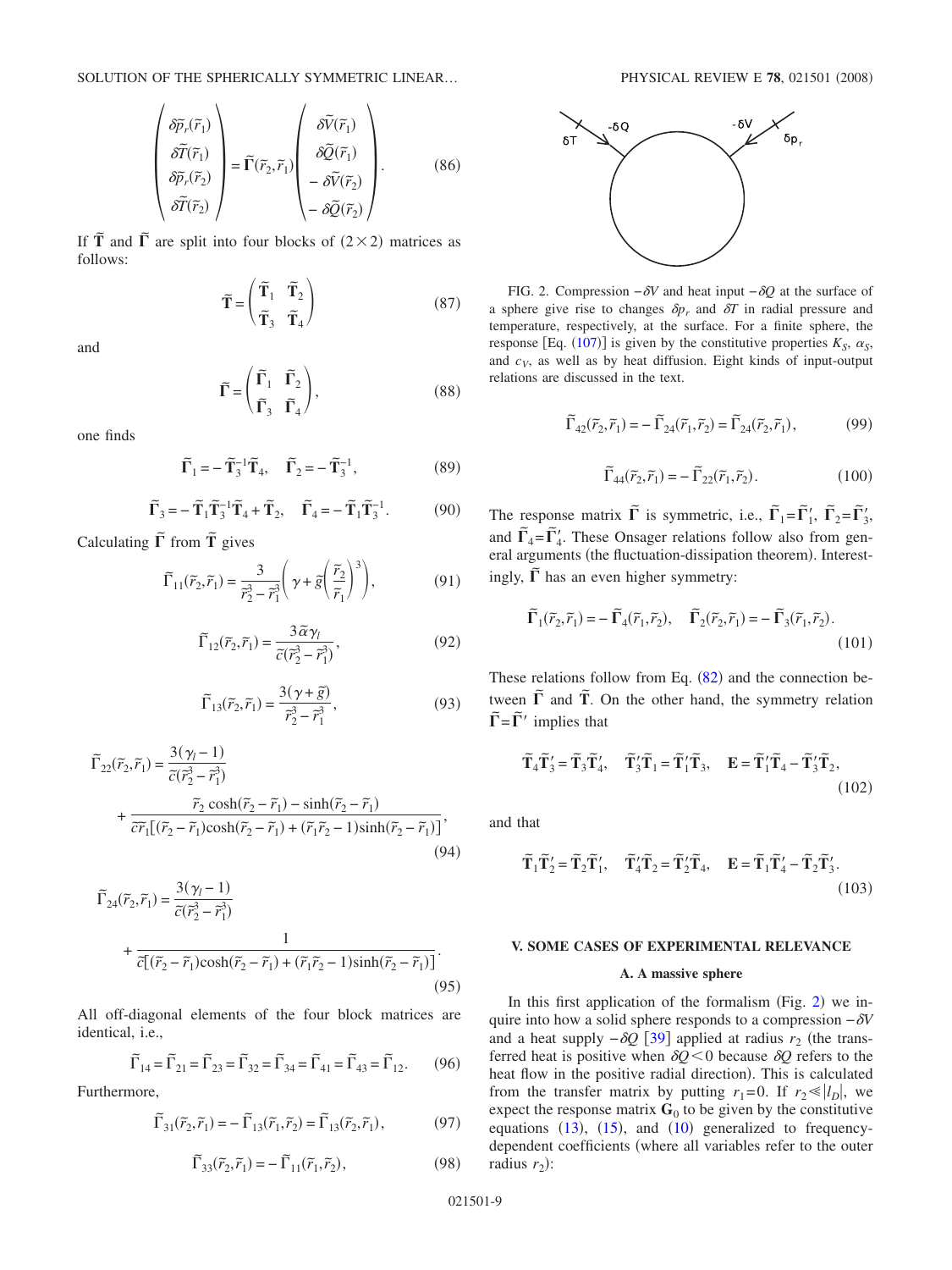$$
\left(\frac{\delta p_r}{\delta T}\right) = \mathbf{G}_0 \left(-\frac{\delta V}{\delta Q}\right) = \frac{1}{V} \left(\begin{array}{cc} K_S & \frac{1}{T_0 \alpha_S} \\ \frac{1}{\alpha_S} & \frac{1}{c_V} \end{array}\right) \left(-\frac{\delta V}{\delta Q}\right).
$$
\n(104)

In general, the relation is

$$
\begin{pmatrix} \delta \widetilde{p}_r \\ \delta \widetilde{T} \end{pmatrix} = \widetilde{G} \begin{pmatrix} -\delta \widetilde{V} \\ -\delta \widetilde{Q} \end{pmatrix}
$$
 (105)

<span id="page-9-1"></span>with

$$
\widetilde{\mathbf{G}} = -\widetilde{\mathbf{T}}_1(\widetilde{r}_2, 0)\widetilde{\mathbf{T}}_3^{-1}(\widetilde{r}_2, 0) = \widetilde{\mathbf{\Gamma}}_4(\widetilde{r}_2, 0). \tag{106}
$$

<span id="page-9-2"></span>This follows from Eqs.  $(76)$  $(76)$  $(76)$  and  $(87)$  $(87)$  $(87)$  via the boundary conditions  $\delta \tilde{V}(\tilde{r}_1=0)=0$  and  $\delta \tilde{Q}(\tilde{r}_1=0)=0$ . Returning to dimensional variables, Eqs.  $(105)$  $(105)$  $(105)$  and  $(106)$  $(106)$  $(106)$  yield

<span id="page-9-0"></span>
$$
\left(\frac{\delta p_r}{\delta T}\right) = \frac{1}{V} \left(\begin{array}{cc} K_S & \frac{1}{T_0 \alpha_S} \\ \frac{1}{\alpha_S} & \frac{1}{c_V} f_D \end{array}\right) \left(\begin{array}{cc} -\delta V \\ -\delta Q \end{array}\right),\tag{107}
$$

where  $f_D$  is a function of frequency defined by

$$
f_D = 1 + \frac{1}{\gamma_l} \left( \frac{1}{3} \frac{x^2 \sinh(x)}{x \cosh(x) - \sinh(x)} - 1 \right), \quad x = r_2 / l_D.
$$
\n(108)

The frequency dependence of  $f<sub>D</sub>$  derives primarily from that of  $l_D$ . Note that  $f_D \to 1$  for  $\omega \to 0$  and  $f_D \to \infty$  for  $\omega \to \infty$ . Asymptotically, one has  $f_D = r_2 / (3 \gamma_l l_D)$  for  $\omega \rightarrow \infty$ . The function  $f<sub>D</sub>$  describes how heat diffusion affects the measurement of the thermal and mechanical properties of a massive sphere that can only, of course, be accessed at the surface.

Below, several different thermoviscoelastic experiments on a massive sphere are considered. In principle there are 24 such experiments  $[25]$  $[25]$  $[25]$ , corresponding to the 24 coefficients discussed at the beginning of Sec. II: One may choose any of the four variables  $\delta p_r$ ,  $\delta T$ ,  $-\delta V$ , or  $-\delta Q$  at the outer radius  $r_2$ as the controlled input, any of the three remaining variables as the measured output, and either of the last two to be fixed. Since there are only three independent functions of frequency in the matrix of Eq.  $(107)$  $(107)$  $(107)$ , it is superfluous to discuss all 24 experiments. It does make sense, however, to discuss more than just three cases, because the experimental challenges may vary from case to case.

We discuss eight cases, corresponding in the lowfrequency limit to the eight frequency-dependent thermodynamic response functions  $\kappa_T$ ,  $\kappa_S$ ,  $c_V$ ,  $c_p$ ,  $\alpha_p$ ,  $\alpha_S$ ,  $\beta_V$ , and  $\beta_S$ . These cases are detailed below where, occasionally, relations from the Appendix are utilized.

*(a) Compression with isothermal boundary*

$$
-\left(\frac{\delta p_r}{\delta V}\right)_T = G_{11} - \frac{G_{12}G_{21}}{G_{22}} = \frac{K_S}{V} \left[1 - \frac{1}{f_D}\left(1 - \frac{1}{\gamma}\right)\right].
$$
\n(109)

At low frequencies this converges to  $K_T/V$ . This result shows how one is limited upward in frequency when attempting to do isothermal bulk modulus measurements. Because  $f_D \rightarrow \infty$ at large frequencies, the equation also describes the transition to the adiabatic bulk modulus above the characteristic heatdiffusion frequency  $\omega_D$  defined by  $\omega_D \equiv D/r_2^2$ , where *D* is the heat diffusion constant and  $r<sub>2</sub>$  the sample size.

The bulk modulus can be measured in the frequency range 1 Hz–50 kHz by the so-called piezoelectric bulk modulus gauge (PBG)  $[16]$  $[16]$  $[16]$ . This is a piezoelectric ceramic hollow sphere that may be filled with liquid. The ceramic shell has electrodes on the inside and outside and thus constitutes an electrical capacitor. Due to the piezoelectric effect the frequency-dependent capacitance—which can readily be measured—depends on the bulk modulus of the liquid which can be found after a calibration of the PBG. This device has a radius of 10 mm, and since typical liquid heat diffusivities are of order  $0.1 \, \text{mm}^2/\text{s}$ , the characteristic heat diffusion frequency becomes  $10^{-3}$  s<sup>-1</sup>. Thus experiments performed with the PBG above 0.1 Hz can safely be said to be adiabatic, despite the fact that no special measures are taken to make the boundary conditions adiabatic.

*(b) Adiabatic compression*

$$
-\left(\frac{\delta p_r}{\delta V}\right)_Q = G_{11} = \frac{K_S}{V}.\tag{110}
$$

Ironically, this boundary condition is difficult to achieve experimentally, whereas the isothermal experiment gives  $K_S$  at most frequencies. Thus  $K_S$  is easier to measure than  $K_T$  [[16](#page-14-20)]. *(c) Isochoric heating*

$$
\left(\frac{\delta T}{-\delta Q}\right)_V = G_{22} = \frac{f_D}{V c_V}.\tag{111}
$$

The low-frequency limit is  $1/(Vc_V)$  giving the isochoric frequency-dependent specific heat. The high-frequency limit, however,

$$
\left(\frac{\delta T}{-\delta Q}\right)_V \cong \frac{1}{4\pi r^2} \sqrt{\frac{s}{c_l \lambda}} \quad \text{for } \omega \to \infty,
$$
 (112)

involves the longitudinal specific heat. Note that in this limit—even though the overall volume is constant—it is  $c_l$ that appears, not  $c_V$ .

*(d) Heating into a free mechanical surface*

$$
\left(\frac{\delta T}{-\delta Q}\right)_{p_r} = G_{22} - \frac{G_{21}G_{12}}{G_{11}} = \frac{1}{V c_p} [1 + \gamma (f_D - 1)].
$$
\n(113)

The low-frequency limit is  $1/(Vc_p)$ , giving the isobaric frequency-dependent specific heat. The high-frequency limit,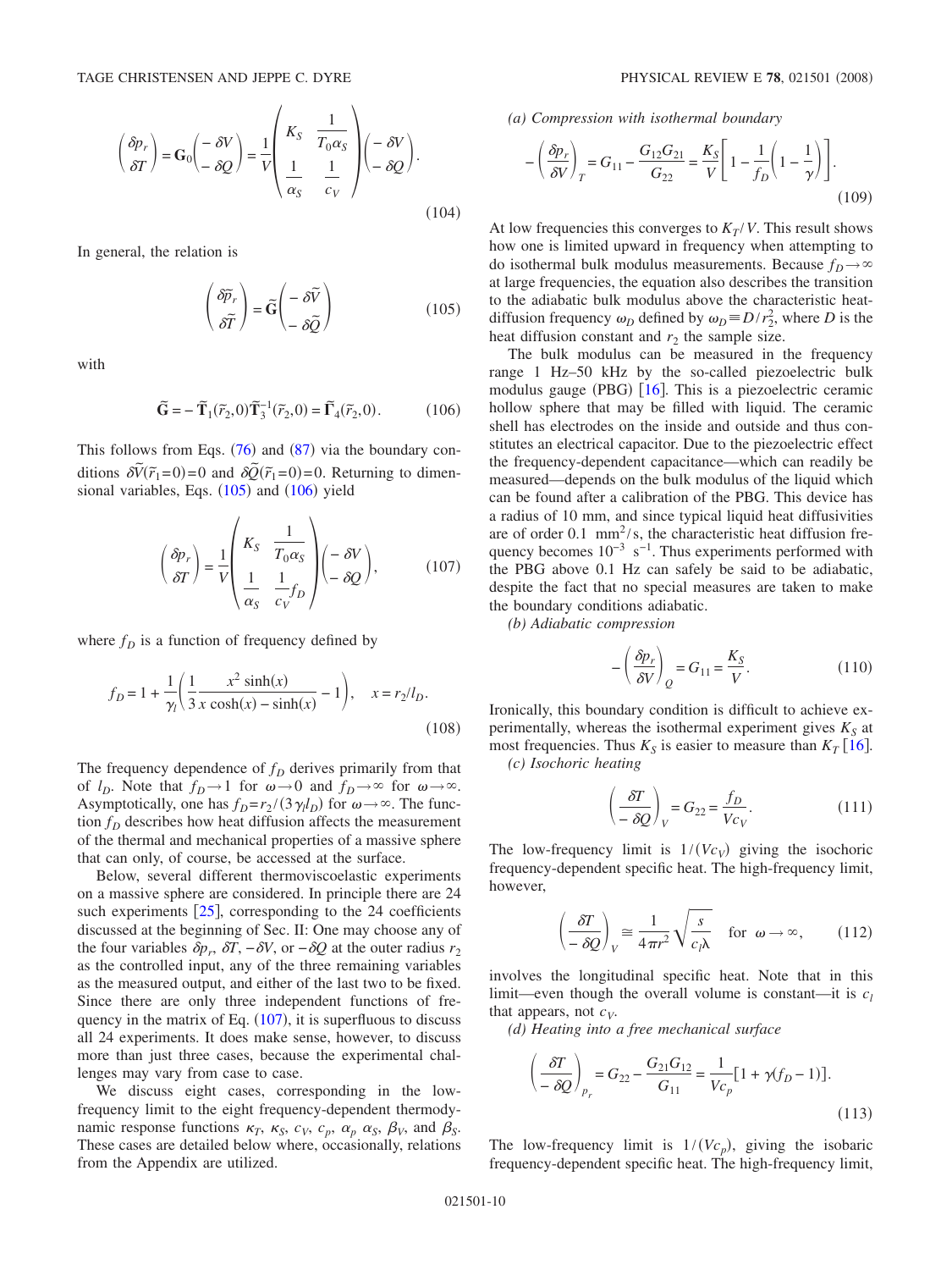$$
\left(\frac{\delta T}{-\delta Q}\right)_{p_r} \approx \frac{1}{4\pi r^2} \sqrt{\frac{s}{c_l \lambda}} \quad \text{for } \omega \to \infty,
$$
 (114)

<span id="page-10-0"></span>is identical to the isochoric high-frequency limit. Note that it is the longitudinal specific heat that enters into Eq.  $(114)$  $(114)$  $(114)$ , not  $c_p$ . This is similar to the fact that the frequency-dependent specific heat obtained from plane-wave effusivity measurements is not the isobaric specific heat, but the longitudinal [[23](#page-14-10)]. In that case nonisotropic stresses could be conceived as arising from the special kind of mechanical boundary conditions needed in order to keep the model of the plane-plate setup one dimensional. Here we see, however, that nonisotropic stresses may arise in the liquid itself, not necessarily coming from clamping the boundaries. This substantiates a conclusion of Ref.  $[23]$  $[23]$  $[23]$ , namely, that it is not possible to probe the isobaric specific heat directly by effusivity measurements. Note also that the thermal admittance per unit area is the same as for the planar geometry  $[23]$  $[23]$  $[23]$ :

$$
Y \equiv -\frac{j}{\delta T} = -\frac{s}{4\pi r^2} \frac{\delta Q}{T} = \sqrt{sc_l \lambda}.
$$
 (115)

Recently, radial heat effusion from the surface of a spherical cavity inside an infinite medium was shown also to involve the longitudinal specific heat  $[40]$  $[40]$  $[40]$ .

*(e) Expansion by a controlled temperature oscillation at a free surface*

<span id="page-10-1"></span>
$$
\frac{1}{V} \left( \frac{\delta V}{\delta T} \right)_{p_r} = \frac{1}{V} \frac{G_{12}}{G_{12} G_{21} - G_{11} G_{22}} = \frac{\alpha_p}{1 + \gamma (f_p - 1)}.
$$
\n(116)

At low frequencies this approaches  $\alpha_p$ , whereas its highfrequency asymptotic form is given by

$$
\frac{1}{V} \left( \frac{\delta V}{\delta T} \right)_{p_r} \approx \frac{3}{\beta_S s r_2} Y \quad \text{for } \omega \to \infty.
$$
 (117)

From Eq.  $(107)$  $(107)$  $(107)$  it follows that

$$
\frac{1}{V} \left( \frac{\delta V}{\delta T} \right)_{p_r} = -\frac{1}{V T_0} \left( \frac{\delta Q}{\delta p_r} \right)_T.
$$
\n(118)

This is a radial version of the Onsager relation that corresponds to the Maxwell relation Eq.  $(14)$  $(14)$  $(14)$ . If an experiment were conceived where one measures the heat flux −*Q* needed to keep the temperature constant at the surface while applying a periodically varying radial pressure, one would find the same response function Eq.  $(116)$  $(116)$  $(116)$ , including the diffusion dependence. Similar radial versions of Onsager relations corresponding to the Maxwell relations Eqs.  $(15)$  $(15)$  $(15)$ – $(17)$  $(17)$  $(17)$ hold for the last three response functions.

*(f) Radial pressure in response to heating at constant volume*

$$
\left(\frac{\delta p_r}{-\delta Q}\right)_V = \frac{1}{VT_0 \alpha_S}.\tag{119}
$$

Thus  $\alpha_s$  can be measured without interference from heat diffusion. This is not trivial, since the penetration depth  $|l_D|$  of the temperature field into the sphere is frequency dependent, and it is the temperature field that creates the pressure variation.

*(g) Radial pressure in response to a controlled temperature oscillation at constant volume.* This case leads to

$$
\left(\frac{\delta p_r}{\delta T}\right)_V = \frac{\beta_V}{f_D}.\tag{120}
$$

In contrast to case (f), this response function *is* diffusion influenced. It approaches  $\beta_V$  at low frequencies, whereas

$$
\frac{1}{V} \left( \frac{\delta p_r}{\delta T} \right)_V \cong \frac{3}{\alpha_S s r_2} Y \quad \text{for } \omega \to \infty.
$$
 (121)

*(h) Volume expansion in response to heating for a free surface*

$$
\left(\frac{\delta V}{-\delta Q}\right)_{p_r} = \frac{1}{T_0 \beta_S}.\tag{122}
$$

As for case (f) we get a simple result that is independent of heat diffusion.

In summary, the important role played by the longitudinal frequency-dependent specific heat is evident. Moreover, there is now an exact description of the transition from the adiabatic to the isothermal regime of bulk modulus measurements utilizing the PBG  $[16]$  $[16]$  $[16]$ .

# **B.** The "thermally thick limit"  $|l_D| \ll r_2$  when  $r_1 \ll r_2$

We now proceed to discuss the case where the inner radius is small and the sample is much larger than  $l<sub>D</sub>$ . This section prepares the theoretical basis of ongoing experiments where a small spherical thermistor placed in the center of the PBG should make it possible to simultaneously measure the frequency dependences of  $\alpha_S$ ,  $K_S$ , and  $c_l$  on the same sample. Supplemented by shear modulus measurements  $[24]$  $[24]$  $[24]$ , this provides a complete set of thermoviscoelastic response functions of a liquid. Below we determine the reduced transfer matrix  $\tilde{\mathbf{X}}$  for a situation where a mechanical boundary condition at  $r_l$  and a thermal boundary condition at  $r_2$  are stipulated. That is,  $\tilde{\mathbf{X}}$  gives the linear relationship

$$
\begin{pmatrix} \delta \widetilde{T}(\widetilde{r}_1) \\ \delta \widetilde{Q}(\widetilde{r}_1) \end{pmatrix} = \widetilde{\mathbf{X}} \begin{pmatrix} \delta \widetilde{p}_r(\widetilde{r}_2) \\ \delta \widetilde{V}(\widetilde{r}_2) \end{pmatrix} . \tag{123}
$$

<span id="page-10-2"></span>There are four possibilities for  $\tilde{\mathbf{X}}$ , denoted below by  $\tilde{\mathbf{A}}$ ,  $\tilde{\mathbf{B}}$ ,  $\tilde{\mathbf{C}}$ , and **D**, depending on the different boundary conditions:

> $\widetilde{\mathbf{X}} = \widetilde{\mathbf{A}}$  for  $\delta \widetilde{V}(\widetilde{r}_1) = 0$ ,  $\delta \widetilde{Q}(\widetilde{r}_2)$  $= 0,$  (124)

$$
\widetilde{\mathbf{X}} = \widetilde{\mathbf{B}}
$$
 for  $\delta \widetilde{V}(\widetilde{r}_1) = 0$ ,  $\delta \widetilde{T}(\widetilde{r}_2) = 0$ , (125)

$$
\widetilde{\mathbf{X}} = \widetilde{\mathbf{C}}
$$
 for  $\delta \widetilde{p}_r(\widetilde{r}_1) = 0$ ,  $\delta \widetilde{Q}(\widetilde{r}_2) = 0$ , (126)

$$
\widetilde{\mathbf{X}} = \widetilde{\mathbf{D}}
$$
 for  $\delta \widetilde{p}_r(\widetilde{r}_1) = 0$ ,  $\delta \widetilde{T}(\widetilde{r}_2) = 0$ . (127)

If  $\tilde{\mathbf{P}}$  is the inverse of  $\tilde{\mathbf{T}}(\tilde{r}_2, \tilde{r}_1)$ , i.e.,  $\tilde{\mathbf{P}} = \tilde{\mathbf{T}}(\tilde{r}_1, \tilde{r}_2)$ , one finds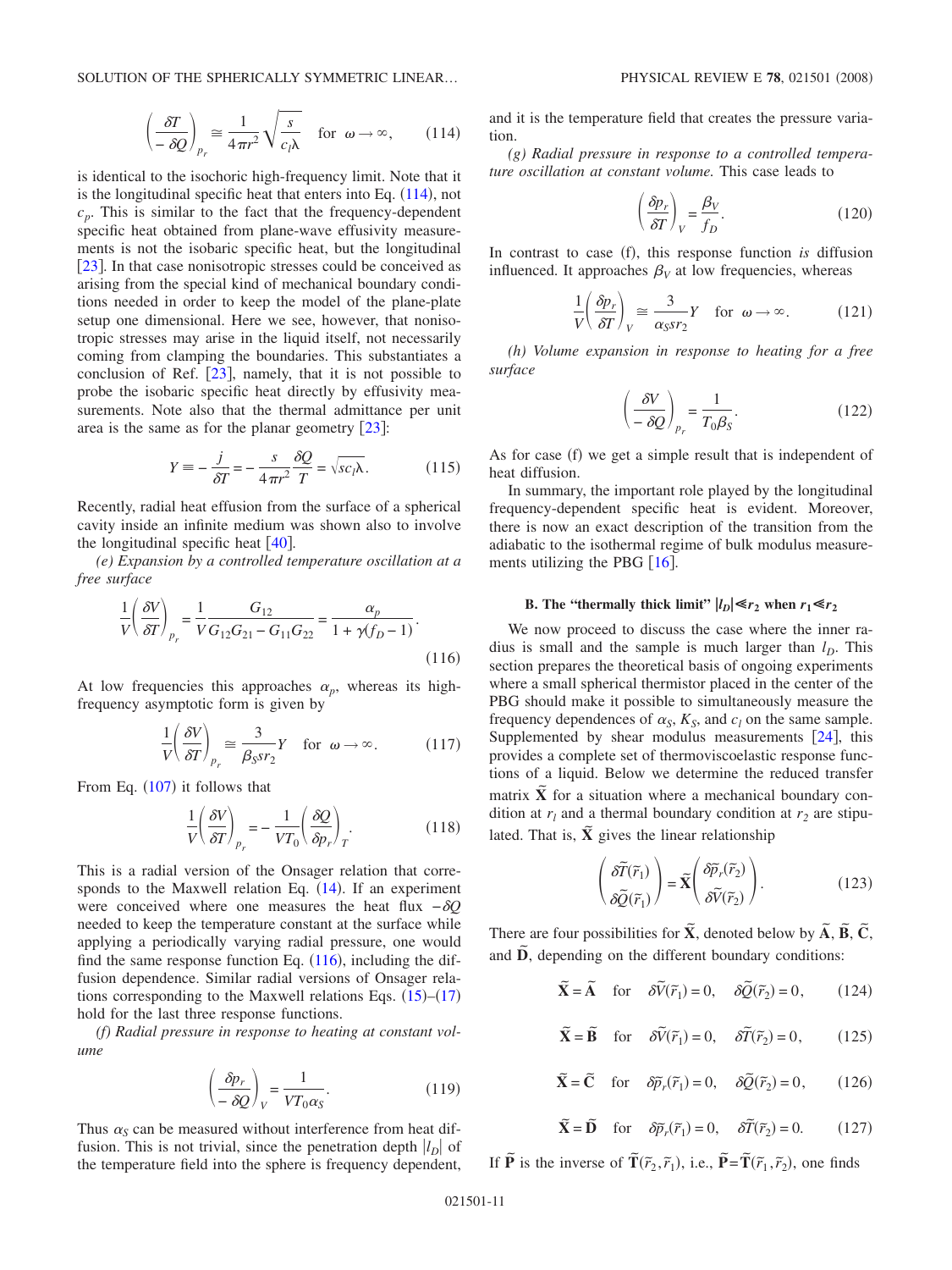<span id="page-11-0"></span>
$$
\widetilde{\mathbf{A}} = \frac{1}{\widetilde{P}_{32}} \left( \frac{\widetilde{P}_{21} \widetilde{P}_{32} - \widetilde{P}_{22} \widetilde{P}_{31}}{\widetilde{P}_{41} \widetilde{P}_{32} - \widetilde{P}_{42} \widetilde{P}_{31}} \frac{\widetilde{P}_{23} \widetilde{P}_{32} - \widetilde{P}_{22} \widetilde{P}_{33}}{\widetilde{P}_{43} \widetilde{P}_{32} - \widetilde{P}_{42} \widetilde{P}_{33}} \right), (128)
$$

$$
\widetilde{\mathbf{B}} = \frac{1}{\widetilde{P}_{34}} \left( \frac{\widetilde{P}_{21} \widetilde{P}_{34} - \widetilde{P}_{24} \widetilde{P}_{31}}{\widetilde{P}_{44} \widetilde{P}_{34} - \widetilde{P}_{44} \widetilde{P}_{31}} \frac{\widetilde{P}_{23} \widetilde{P}_{34} - \widetilde{P}_{24} \widetilde{P}_{33}}{\widetilde{P}_{34} - \widetilde{P}_{44} \widetilde{P}_{33}} \right), (129)
$$

$$
\widetilde{C} = \frac{1}{\widetilde{P}_{12}} \left( \frac{\widetilde{P}_{21} \widetilde{P}_{12} - \widetilde{P}_{22} \widetilde{P}_{11}}{\widetilde{P}_{41} \widetilde{P}_{12} - \widetilde{P}_{42} \widetilde{P}_{11}} \frac{\widetilde{P}_{23} \widetilde{P}_{12} - \widetilde{P}_{22} \widetilde{P}_{13}}{\widetilde{P}_{43} \widetilde{P}_{12} - \widetilde{P}_{42} \widetilde{P}_{13}} \right), (130)
$$

$$
\widetilde{\mathbf{D}} = \frac{1}{\widetilde{P}_{14}} \left( \frac{\widetilde{P}_{21} \widetilde{P}_{14} - \widetilde{P}_{24} \widetilde{P}_{11}}{\widetilde{P}_{41} \widetilde{P}_{14} - \widetilde{P}_{44} \widetilde{P}_{11}} \frac{\widetilde{P}_{23} \widetilde{P}_{14} - \widetilde{P}_{24} \widetilde{P}_{13}}{\widetilde{P}_{43} \widetilde{P}_{14} - \widetilde{P}_{44} \widetilde{P}_{13}} \right). (131)
$$

These expressions imply  $\lceil 41 \rceil$  $\lceil 41 \rceil$  $\lceil 41 \rceil$  that

$$
\det(\widetilde{\mathbf{A}}) = \det(\widetilde{\mathbf{B}}) = \det(\widetilde{\mathbf{C}}) = \det(\widetilde{\mathbf{D}}) = 1.
$$
 (132)

The explicit expressions for  $\tilde{A}$ ,  $\tilde{B}$ ,  $\tilde{C}$ , and  $\tilde{D}$  are rather involved. We give only the components of the simplest one,  $\tilde{A}$ :

$$
\widetilde{A}_{11}=\frac{\left[\widetilde{r}_1^3+3(\gamma_l-1)(\widetilde{r}_1^2-\widetilde{r}_1)-\widetilde{r}_2^3\right](\widetilde{r}_2+1)\exp[-\left(\widetilde{r}_2-\widetilde{r}_1\right)\right]+\left[\widetilde{r}_1^3-3(\gamma_l-1)(\widetilde{r}_1^2+\widetilde{r}_1)-\widetilde{r}_2^3\right](\widetilde{r}_2-1)\exp(\widetilde{r}_2-\widetilde{r}_1)}{3\widetilde{\alpha}\widetilde{r}_1\gamma_l\{(\widetilde{r}_1-1)(\widetilde{r}_2+1)\exp[-\left(\widetilde{r}_2-\widetilde{r}_1\right)\}+(1-\widetilde{r}_2)(\widetilde{r}_1+1)\exp(\widetilde{r}_2-\widetilde{r}_1)\}},
$$

$$
\widetilde{A}_{12}
$$

$$
=-\frac{\{\widetilde{g}[\widetilde{r}_{1}^{3}+(\gamma_{l}-1)(3\widetilde{r}_{1}^{2}-3\widetilde{r}_{1}+\widetilde{r}_{2}^{3})]+\gamma_{l}\widetilde{r}_{2}^{3}(\widetilde{r}_{2}+1)\exp[-\left(\widetilde{r}_{2}-\widetilde{r}_{1}\right)\right]+\{\widetilde{g}[\widetilde{r}_{1}^{3}-(\gamma_{l}-1)(3\widetilde{r}_{1}^{2}+3\widetilde{r}_{1}-\widetilde{r}_{2}^{3})]+\gamma_{l}\widetilde{r}_{2}^{3}(\widetilde{r}_{2}-1)\exp(\widetilde{r}_{2}-\widetilde{r}_{1})}{\widetilde{r}_{2}^{3}\widetilde{a}\widetilde{r}_{1}\gamma_{l}(\widetilde{r}_{1}-1)(\widetilde{r}_{2}+1)\exp[-\left(\widetilde{r}_{2}-\widetilde{r}_{1}\right)]+(1-\widetilde{r}_{2})(\widetilde{r}_{1}+1)\exp(\widetilde{r}_{2}-\widetilde{r}_{1})} ,
$$

$$
\widetilde{A}_{21} = \frac{\widetilde{c}(\widetilde{r}_2^3 - \widetilde{r}_1^3)}{3\widetilde{\alpha}\gamma_l},
$$
\n
$$
\widetilde{A}_{22} = \frac{\widetilde{c}(\widetilde{g}\widetilde{r}_1^3 + \gamma \widetilde{r}_2^3)}{\widetilde{\alpha}\gamma_l \widetilde{r}_2^3}.
$$
\n(133)

The transfer matrix  $\tilde{A}$  becomes much simpler when  $r_1 \ll r_2$ and  $|l_D| \ll r_2$ . In terms of the scaled variables we seek the limits  $\tilde{r}_1/\tilde{r}_2 \to 0$  and  $|\tilde{r}_2| \to \infty$ . In these limits one finds from Eq. ([133](#page-11-0)) that  $\tilde{A} \rightarrow \tilde{\Theta}$ , where

<span id="page-11-1"></span>
$$
\widetilde{\Theta} = \begin{pmatrix} \frac{\widetilde{r}_2^3}{3\gamma_l \widetilde{\alpha} \widetilde{r}_1 (1 + \widetilde{r}_1)} & \frac{\gamma}{\gamma_l \widetilde{\alpha} \widetilde{r}_1 (1 + \widetilde{r}_1)} \\ \frac{\widetilde{c} \widetilde{r}_2^3}{3 \widetilde{\alpha} \gamma_l} & \frac{\widetilde{c} \gamma}{\widetilde{\alpha} \gamma_l} \end{pmatrix} . \tag{134}
$$

By explicit calculation one finds that  $\tilde{B}$  and  $\tilde{C}$ *,* as well as  $\tilde{D}$ , all converge to  $\tilde{\Theta}$  in the same limits. That is, in these limits the linear connection between the thermal response at the inner radius and the mechanical stimulus at the outer radius is independent of the mechanical boundary condition at the inner radius or the thermal boundary condition at the outer radius. If one inverts  $\tilde{A}$ ,  $\tilde{B}$ ,  $\tilde{C}$ , and  $\tilde{D}$  and goes to the same limits, the inverse matrices all converge to the matrix *˜* given by

$$
\widetilde{\Psi} = \begin{pmatrix} \frac{\widetilde{c}\gamma}{\widetilde{\alpha}\gamma_l} & -\frac{\gamma}{\gamma_l \widetilde{\alpha}\widetilde{r}_1(1+\widetilde{r}_1)} \\ -\frac{\widetilde{c}\widetilde{r}_2^3}{3\widetilde{\alpha}\gamma_l} & \frac{\widetilde{r}_2^3}{3\widetilde{\alpha}\gamma_l \widetilde{r}_1(1+\widetilde{r}_1)} \end{pmatrix} .
$$
 (135)

<span id="page-11-2"></span>In order to make the above results more transparent we return to dimensional variables. Thus, introducing the sphere volume

$$
V_2 = \frac{4\pi}{3}r_2^3,\tag{136}
$$

and the quantity  $Z_{\text{th}}$  to be identified below with a thermal impedance,

$$
Z_{\text{th}} = \frac{1}{4\pi\lambda r_1 (1 + \sqrt{sr_1^2 c/\lambda})},
$$
\n(137)

Eq.  $(123)$  $(123)$  $(123)$  with Eq.  $(134)$  $(134)$  $(134)$  implies

$$
\begin{pmatrix} \delta T(r_1) \\ \delta Q(r_1) \end{pmatrix} = \begin{pmatrix} sZ_{\text{th}}V_2T_0\alpha_S & sZ_{\text{th}}T_0\beta_S \\ V_2T_0\alpha_S & T_0\beta_S \end{pmatrix} \begin{pmatrix} \delta p_r(r_2) \\ \delta V(r_2) \end{pmatrix},
$$
\n(138)

and Eq.  $(135)$  $(135)$  $(135)$  leads to

$$
\begin{pmatrix}\n\delta p_r(r_2) \\
\delta V(r_2)\n\end{pmatrix} = \begin{pmatrix}\nT_0 \beta_S & -s Z_{\text{th}} T_0 \beta_S \\
-V_2 T_0 \alpha_S & s Z_{\text{th}} V_2 T_0 \alpha_S\n\end{pmatrix} \begin{pmatrix}\n\delta T(r_1) \\
\delta Q(r_1)\n\end{pmatrix}.
$$
\n(139)

Three results may be inferred. (1) The adiabatic frequencydependent bulk modulus is given by the normal-stress re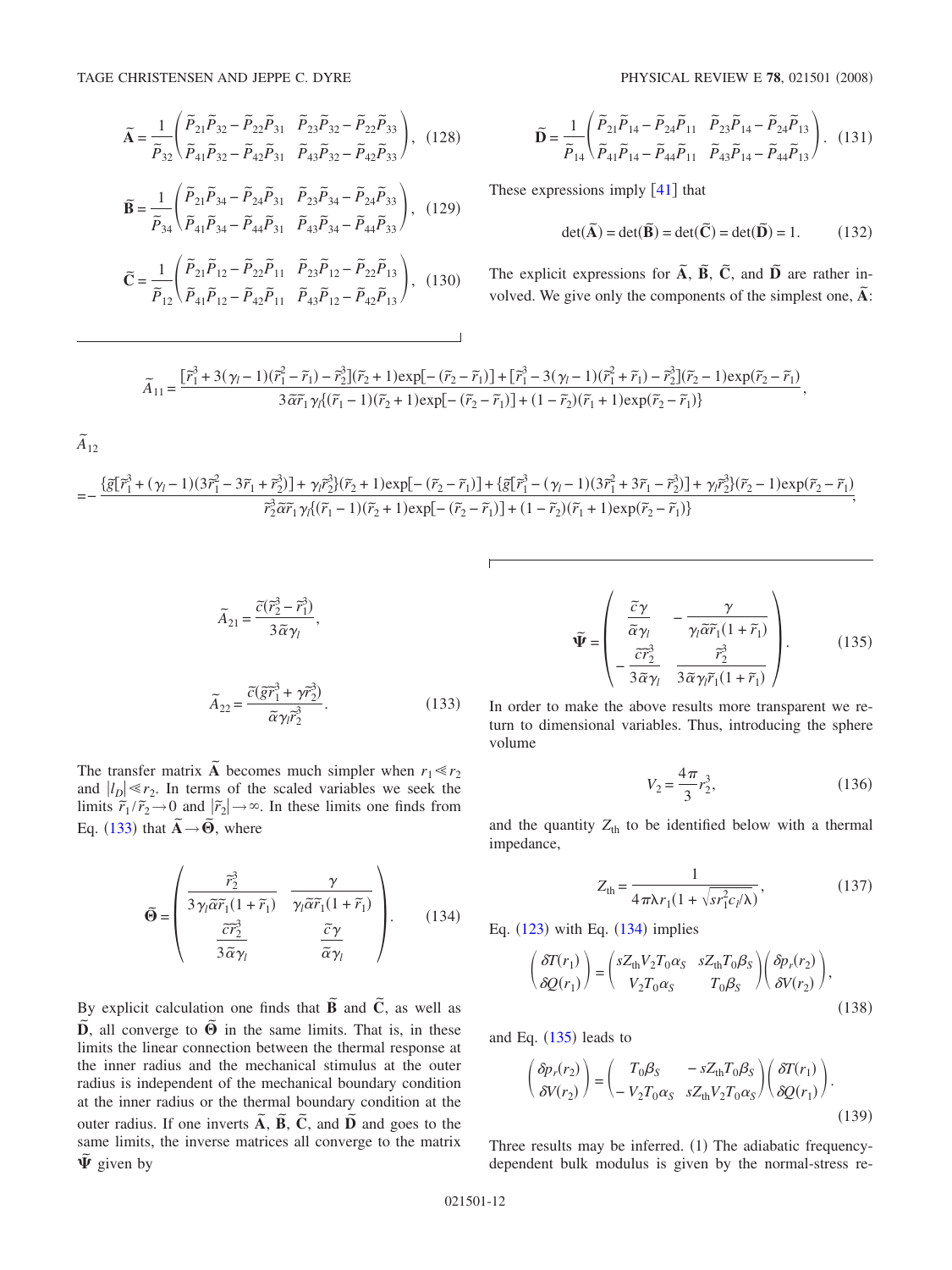sponse to a compression at the outer surface independent of the other three boundary conditions:

$$
-V_2 \left(\frac{\delta p_r}{\delta V}\right)(r_2) = \frac{\beta_S}{\alpha_S} = K_s.
$$
 (140)

(2) The temperature response on the inner surface to a thermal current  $s\delta Q$  is the thermal impedance involving the longitudinal specific heat. This again holds independent of the other three boundary conditions:

$$
\left(\frac{\delta T}{s\,\delta Q}\right)(r_1) = Z_{\text{th}}.\tag{141}
$$

(3) The relation between the heat displacement at radius  $r_1$ and the volume and negative normal-stress variations at radius  $r_2$  does not involve any "delay" caused by thermal diffusion:

$$
\delta Q(r_1) = T_0 V_2 \alpha_S \delta p_r(r_2) + T_0 \beta_S \delta V(r_2). \tag{142}
$$

### **C. Mechanical boundary conditions**

If we control the boundary conditions solely via isobaric or isochoric constraints, there is a thermal transfer matrix **Y** connecting heat and temperature variations at the inner and outer radii:

$$
\left(\frac{\partial \widetilde{T}(\widetilde{r}_2)}{\partial \widetilde{q}(\widetilde{r}_2)}\right) = \widetilde{\mathbf{Y}}(\widetilde{r}_2, \widetilde{r}_1) \left(\frac{\partial \widetilde{T}(\widetilde{r}_1)}{\partial \widetilde{q}(\widetilde{r}_1)}\right). \tag{143}
$$

Depending on boundary conditions, we define  $\lceil 42 \rceil$  $\lceil 42 \rceil$  $\lceil 42 \rceil$ 

$$
\widetilde{\mathbf{Y}}(\widetilde{r}_2, \widetilde{r}_1) = \widetilde{\mathbf{H}}(\widetilde{r}_2, \widetilde{r}_1) \quad \text{for} \quad \delta \widetilde{V}(\widetilde{r}_1) = 0 \quad \text{and} \quad \delta \widetilde{V}(\widetilde{r}_2) = 0,
$$
\n(144)

$$
\widetilde{\mathbf{Y}}(\widetilde{r}_2, \widetilde{r}_1) = \widetilde{\mathbf{K}}(\widetilde{r}_2, \widetilde{r}_1) \quad \text{for} \quad \delta \widetilde{V}(\widetilde{r}_1) = 0 \quad \text{and} \quad \delta \widetilde{p}_r(\widetilde{r}_2) = 0,
$$
\n(145)

$$
\widetilde{\mathbf{Y}}(\widetilde{r}_2, \widetilde{r}_1) = \widetilde{\mathbf{L}}(\widetilde{r}_2, \widetilde{r}_1) \quad \text{for} \quad \delta \widetilde{p}_r(\widetilde{r}_1) = 0 \quad \text{and} \quad \delta \widetilde{V}(\widetilde{r}_2) = 0,
$$
\n(146)

$$
\widetilde{\mathbf{Y}}(\widetilde{r}_2, \widetilde{r}_1) = \widetilde{\mathbf{N}}(\widetilde{r}_2, \widetilde{r}_1) \quad \text{for} \quad \delta \widetilde{p}_r(\widetilde{r}_1) = 0 \quad \text{and} \quad \delta \widetilde{p}_r(\widetilde{r}_2) = 0. \tag{147}
$$

It can be shown  $\lceil 41 \rceil$  $\lceil 41 \rceil$  $\lceil 41 \rceil$  that in all four cases one has

$$
\det(\widetilde{\mathbf{Y}}) = 1. \tag{148}
$$

The following identities follow trivially:

$$
\widetilde{\mathbf{H}}^{-1}(\widetilde{r}_2, \widetilde{r}_1) = \widetilde{\mathbf{H}}(\widetilde{r}_1, \widetilde{r}_2),\tag{149}
$$

$$
\widetilde{\mathbf{K}}^{-1}(\widetilde{r}_2, \widetilde{r}_1) = \widetilde{\mathbf{L}}(\widetilde{r}_1, \widetilde{r}_2),\tag{150}
$$

$$
\widetilde{\mathbf{N}}^{-1}(\widetilde{r}_2, \widetilde{r}_1) = \widetilde{\mathbf{N}}(\widetilde{r}_1, \widetilde{r}_2). \tag{151}
$$

Motivated by an experimental setup studying a liquid drop on a thermistor bead  $[20]$  $[20]$  $[20]$ , we calculate  $\tilde{K}$  explicitly (see

<span id="page-12-0"></span>

FIG. 3. ac calorimetry in spherical geometry  $[20]$  $[20]$  $[20]$ . A liquid droplet of diameter 0.7 mm is placed onto a strongly temperaturedependent negative temperature coefficient (NTC) resistor of radius 0.3 mm. By the so-called  $3\omega$  technique the apparent heat capacity  $C_{\text{ann}} = \delta Q_1 / \delta T_1$  was found. At low frequencies in a narrow frequency range this gives to a good approximation the isobaric spe-cific heat via Eq. ([160](#page-13-0)). At higher frequencies, heat diffusion makes the extraction of the frequency-dependent specific heat more involved.

Figs.  $3$  and  $4$ ). In analogy to the calculation leading to Eq.  $(128)$  $(128)$  $(128)$ , we find in terms of the matrix elements of  $\tilde{T}$  where all  $\tilde{T}$  matrix elements are evaluated at  $(\tilde{r}_2, \tilde{r}_1)$ 

$$
\widetilde{\mathbf{K}}(\widetilde{r}_2, \widetilde{r}_1) = \frac{1}{\widetilde{T}_{11}} \left( \frac{\widetilde{T}_{22} \widetilde{T}_{11} - \widetilde{T}_{21} \widetilde{T}_{12}}{\widetilde{T}_{22} \widetilde{T}_{11} - \widetilde{T}_{21} \widetilde{T}_{12}} \frac{\widetilde{T}_{24} \widetilde{T}_{11} - \widetilde{T}_{21} \widetilde{T}_{14}}{\widetilde{T}_{24} \widetilde{T}_{11} - \widetilde{T}_{41} \widetilde{T}_{14}} \right). \tag{152}
$$

Switching to real units, **K** is defined via

$$
\begin{pmatrix} \delta T(r_2) \\ \delta Q(r_2) \end{pmatrix} = \mathbf{K} \begin{pmatrix} \delta T(r_1) \\ \delta Q(r_1) \end{pmatrix},
$$
\n(153)

and related to  $\tilde{K}$  by (where  $k = 1/l_D$ )

$$
K_{11}(r_2, r_1) = \widetilde{K}_{11}(kr_2, kr_1), \tag{154}
$$

$$
K_{12}(r_2, r_1) = \frac{T_0 k^3}{4 \pi K_T} \tilde{K}_{12}(kr_2, kr_1),
$$
 (155)

$$
K_{21}(r_2, r_1) = \frac{4\,\pi K_T}{T_0 k^3} \widetilde{K}_{21}(kr_2, kr_1),\tag{156}
$$

<span id="page-12-1"></span>

FIG. 4. Energy bond graph diagram [[33](#page-15-9)] of the physical interactions between the thermistor, liquid, and thermal leak to the cryostat, modeling the setup of Fig. [3.](#page-12-0) The thermistor acts as both heat source and thermometer. The liquid is described by the transfer matrix *K* for the case with mechanical clamping at the thermistor and a free outer surface.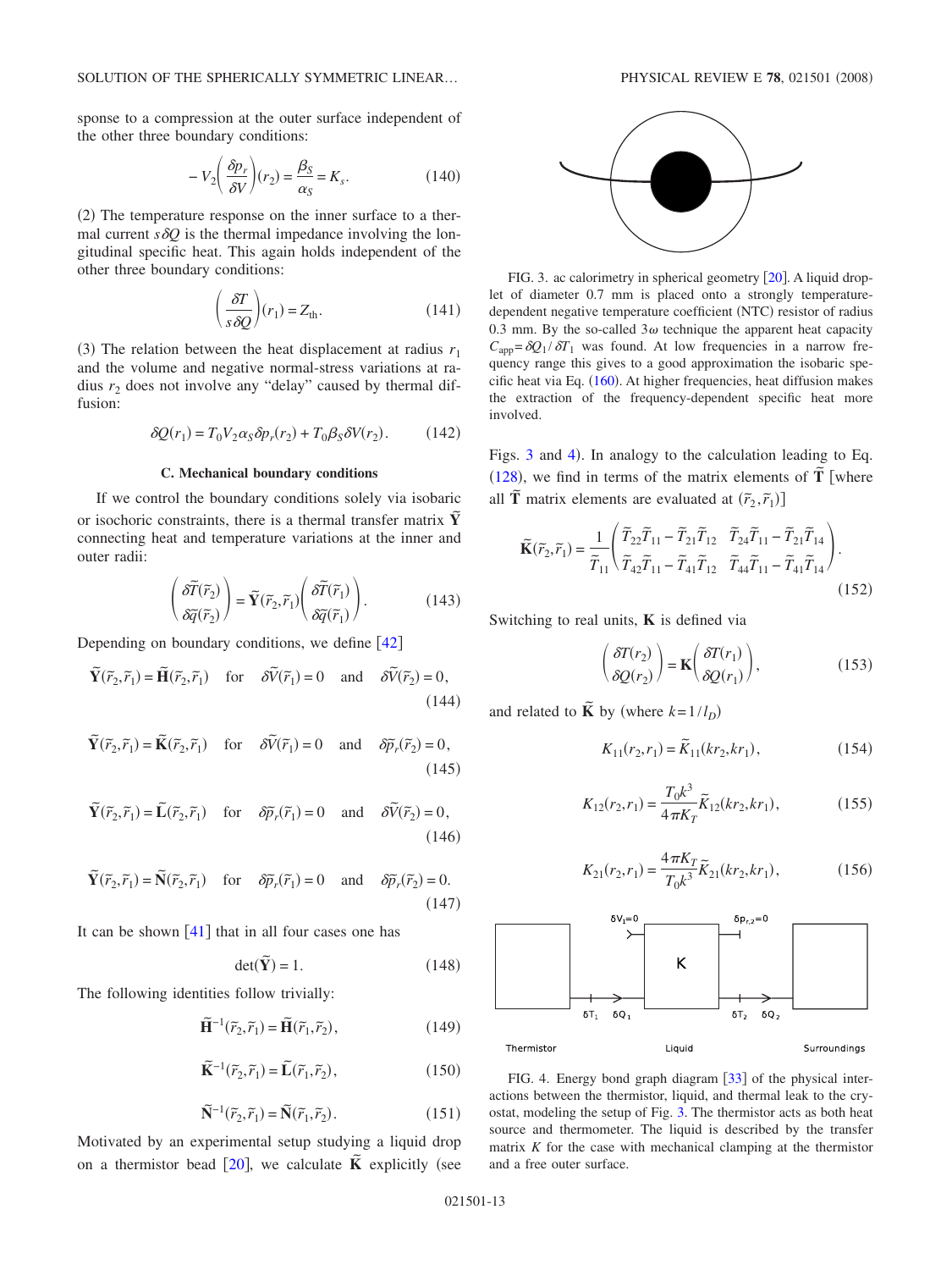$$
K_{22}(r_2, r_1) = \widetilde{K}_{22}(kr_2, kr_1).
$$
 (157)

We shall not explicitly give the components for the general case, but limit ourselves to the thermally thin limit  $r_2 \ll |l_D|$ (i.e.,  $|kr_2| \le 1$ ) where the results simplify considerably. In this limit one finds  $[20]$  $[20]$  $[20]$  after Taylor expanding the matrix elements of **<sup>T</sup>***˜* that

$$
\mathbf{K} = \begin{pmatrix} 1 & -Rs \\ -C & 1 \end{pmatrix},\tag{158}
$$

where, if  $V = (4\pi/3)(r_2^3 - r_1^3)$  is the volume,

$$
R = \frac{1}{4\pi\lambda} \left( \frac{1}{r_1} - \frac{1}{r_2} \right)
$$
 (159)

and

$$
C = c_V V \frac{K_S (r_2/r_1)^3 + \frac{4}{3} G}{K_T (r_2/r_1)^3 + \frac{4}{3} G} \tag{160}
$$

<span id="page-13-0"></span>play the role of thermal resistance and capacitance, respectively. These results imply that in the thermally thin limit  $c_p$ is measured if  $r_2 \ge r_1$ , whereas  $c_l$  is measured if  $r_2 \cong r_1$ . We finally note that the above formulation is easily incorporated into a model taking into account the thermal heat loss to the surroundings  $\lceil 20 \rceil$  $\lceil 20 \rceil$  $\lceil 20 \rceil$ .

## **D. No thermomechanical coupling**

As mentioned in the beginning of Sec. III, if the isobaric thermal expansion coefficient  $\alpha_p$  is zero, one has  $\beta_V=0$  and there is no thermomechanical coupling. In this case, the components  $\tilde{T}_{21}$ ,  $\tilde{T}_{23}$ ,  $\tilde{T}_{41}$ , and  $\tilde{T}_{43}$  vanish, implying that heat and temperature variations at  $\tilde{r}_2$  depend only on heat and temperature variations at  $\tilde{r}_1$ . Also,  $\tilde{T}_{12}$ ,  $\tilde{T}_{14}$ ,  $\tilde{T}_{32}$ , and  $\tilde{T}_{34}$  vanish, implying that pressure and volume variations at  $\tilde{r}_2$  depend only on pressure and temperature variations at  $\tilde{r}_1$ . Note that when there is no thermomechanical coupling, all specific heats are identical:

$$
c_p = c_V = c_l. \tag{161}
$$

This is often a good approximation for solids, but rarely for liquids.

When there is no thermomechanical coupling, heat diffusion is described by a  $2 \times 2$  thermal transfer matrix  $T<sup>th</sup>$  defined  $\lceil 43 \rceil$  $\lceil 43 \rceil$  $\lceil 43 \rceil$  as follows:

$$
\begin{pmatrix} \delta T(r_2) \\ \delta Q(r_2) \end{pmatrix} = \mathbf{T}^{\text{th}}(r_2, r_1) \begin{pmatrix} \delta T(r_1) \\ \delta Q(r_1) \end{pmatrix}.
$$
 (162)

The components of  $T<sup>th</sup>$  are found by substituting  $\alpha_p = 0$  into Eq. ([77](#page-6-1)). The results are as follows (where  $k = 1/l_D$ )

$$
T_{11}^{\text{th}} = \frac{r_1}{r_2} \cosh[k(r_2 - r_1)] + \frac{1}{kr_2} \sinh[k(r_2 - r_1)], \quad (163)
$$

$$
T_{12}^{\text{th}} = -\frac{s}{4\pi\lambda} \frac{\sinh[k(r_2 - r_1)]}{kr_1r_2},
$$
 (164)

$$
T_{21}^{\text{th}} = \frac{4\pi c_l}{k^3} \{ (1 - k^2 r_1 r_2) \sinh[k(r_2 - r_1)] - k(r_2 - r_1) \cosh[k(r_2 - r_1)] \},
$$
 (165)

$$
T_{22}^{\text{th}} = \frac{r_2}{r_1} \cosh[k(r_2 - r_1)] - \frac{1}{kr_1} \sinh[k(r_2 - r_1)]. \tag{166}
$$

Interestingly, the same purely thermal  $2 \times 2$  transfer matrix describes a low-viscosity liquid  $(\tilde{g} \rightarrow 0)$  even when  $\alpha_p \neq 0$ , if either the inner or the outer surface is free, i.e., if  $\delta p_r(r_1)$  $= 0$  or  $\delta p_r(r_2) = 0$ . In these two cases, however, not all three specific heats are identical, only  $c_p = c_l$  applies. This is consistent with the above remark regarding the validity of the standard heat diffusion equation  $(37)$  $(37)$  $(37)$ .

## **VI. CONCLUDING REMARKS**

Thermoviscoelastic response functions are notoriously difficult to measure. This paper establishes the theoretical framework necessary for developing experimental methods that utilize spherical symmetry for measuring such response functions. From the complete solution of the problem in the form of the transfer matrix the equations describing any realistic experimental situation may be derived, as exemplified in the last section.

The thermoviscoelastic response functions are important to determine for liquids approaching the glass transition (still in metastable equilibrium above the transition). For such ultraviscous liquids all thermodynamic coefficients become complex and frequency dependent for frequencies in the range of the inverse Maxwell relaxation time. To the best of our knowledge there are yet no reliable measurements of a complete set (i.e., three  $[1,2,4,25,28]$  $[1,2,4,25,28]$  $[1,2,4,25,28]$  $[1,2,4,25,28]$  $[1,2,4,25,28]$  $[1,2,4,25,28]$  $[1,2,4,25,28]$ ) of thermoviscoelastic response functions for any such liquid. The determination of such complete sets, from which all other thermoviscoelastic response functions are easily calculated, serves the obvious purpose of elucidating the macroscopic dynamics and thermodynamics of ultraviscous liquids. Very recent theoretical developments even further stress the importance of developing reliable methods for measuring thermoviscoelastic response functions. It now appears that the class of van der Waals liquids (possibly supplemented by some liquids forming bulk metallic glasses) have particularly simple properties: Liquids like these with nondirectional chemical bonds exhibit strong correlations between equilibrium pressure and energy fluctuations  $[28,44]$  $[28,44]$  $[28,44]$  $[28,44]$ . For such "strongly correlating viscous liquids" it has been shown that there is basically only one independent thermoviscoelastic response function [[25](#page-14-6)]. It would be interesting to have this prediction subjected to experimental tests. Moreover, for strongly correlating viscous liquids there are indications from computer simulations that thermoviscoelastic measurements can determine the exponent of the so-called density scaling that collapses the relaxation time's pressure and temperature dependence onto a master curve  $\lceil 45 \rceil$  $\lceil 45 \rceil$  $\lceil 45 \rceil$ .

As regards the above results, it is notable that the longitudinal specific heat  $c_l$  plays a dominant role. It is perhaps not surprising that  $c_l$  enters repeatedly into the equations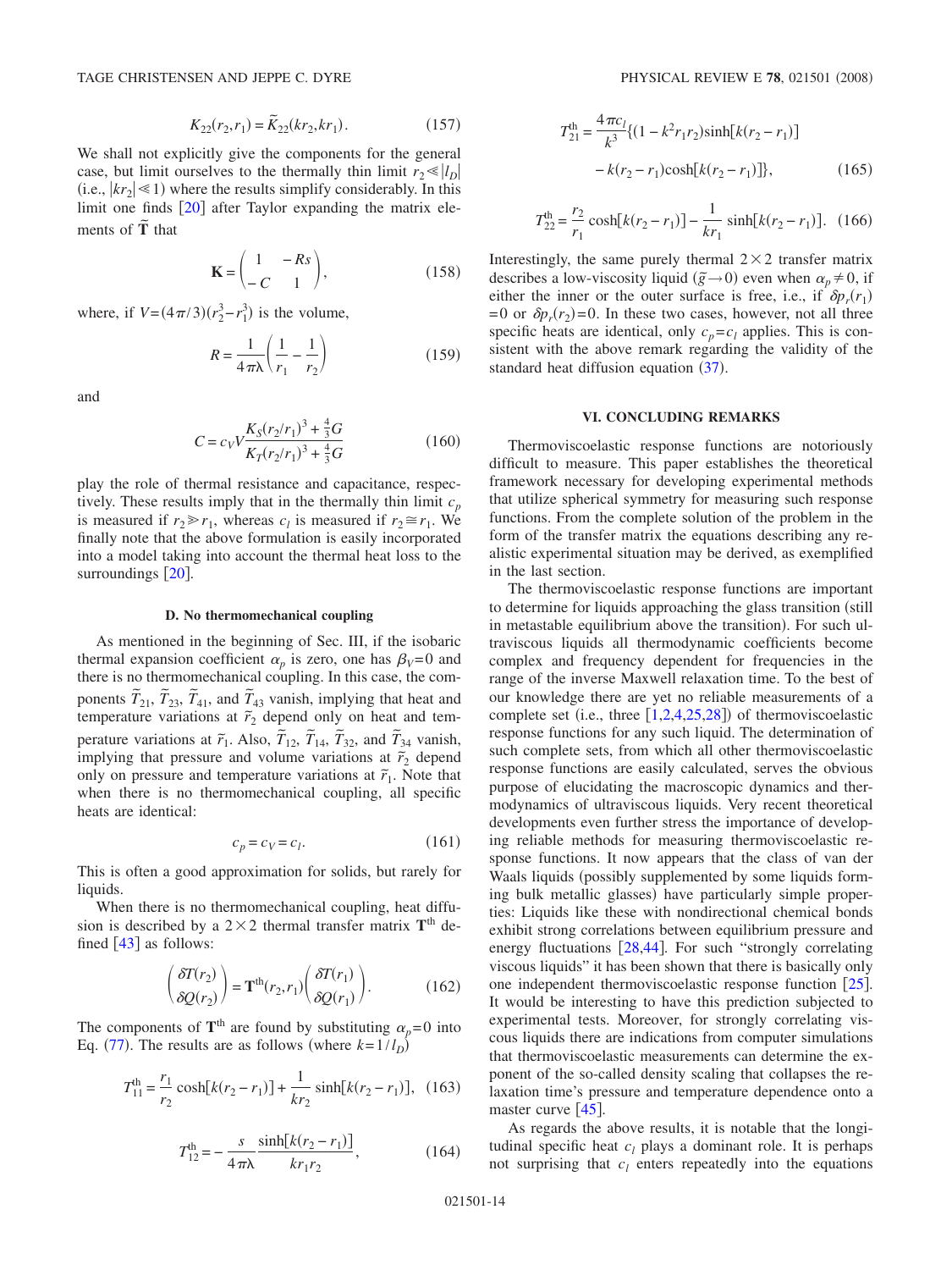describing the one-dimensional case  $[23]$  $[23]$  $[23]$ —after all, this is what it was defined to do—but it is less obvious that  $c_l$  also plays a dominant role for the case of spherical symmetry.

## **ACKNOWLEDGMENTS**

We are indebted to Niels Boye Olsen and Peder Voetmann Christiansen for inspiring this work and to Jacob Jacobsen for checking the calculations. This work was supported by the Danish National Research Foundation's (DNRF) center for viscous liquid dynamics "Glass and Time."

#### **APPENDIX**

If  $\zeta_p \equiv c_p / T_0$  and  $\zeta_V \equiv c_V / T_0$ , several standard thermodynamic relations between the eight linear-response functions  $\zeta_p, \zeta_V, \kappa_T, \kappa_S, \alpha_p, \alpha_S, \beta_V, \beta_S$  are summarized below. Via the correspondence principle all relations apply also for the corresponding complex frequency-dependent linear-response properties. Note that the inverse of the isothermal bulk modulus  $K_T$  is the compressibility,  $1/K_T = \kappa_T$ , and similarly for the adiabatic bulk modulus,  $1/K_s = \kappa_s$ .

- <span id="page-14-0"></span>1 J. Meixner and H. G. Reik, in *Principen der Thermodynamik und Statistik*, edited by S. Flügge, Handbuch der Physik Vol. 3 (Springer, Berlin, 1959), p. 413.
- [2] R. M. Christensen, *Theory of Viscoelasticity*, 2nd ed. (Academic, New York, 1982).
- <span id="page-14-11"></span>3 L. D. Landau and E. M. Lifshitz, *Theory of Elasticity*, 3rd ed. (Pergamon, London, 1986).
- <span id="page-14-14"></span>[4] W. Nowacki, *Thermoelasticity*, 2nd ed. (Pergamon, Oxford, 1986).
- <span id="page-14-1"></span>5 G. Harrison, *The Dynamic Properties of Supercooled Liquids* (Academic, New York, 1976).
- <span id="page-14-15"></span><span id="page-14-2"></span>6 A. S. Wineman and K. R. Rajagopal, *Mechanical Response of Polymers—An Introduction* Cambridge University Press, Cambridge, U.K., 2000).
- [7] R. S. Lakes, Rev. Sci. Instrum. **75**, 797 (2004).
- <span id="page-14-3"></span>[8] R.-J. Roe, J. Appl. Phys. **48**, 4085 (1977).
- <span id="page-14-4"></span>9 C. T. Moynihan and P. K. Gupta, J. Non-Cryst. Solids **29**, 143  $(1978).$
- 10 C. T. Moynihan and A. V. Lesikar, Ann. N. Y. Acad. Sci. **371**, 151 (1981).
- [11] C. A. Angell and L. M. Torell, J. Chem. Phys. **78**, 937 (1983).
- [12] N. O. Birge and S. R. Nagel, Phys. Rev. Lett. **54**, 2674 (1985).
- [13] T. Christensen, J. Phys. (Paris) Colloq. **46**, C8-635 (1985).
- [14] D. W. Oxtoby, J. Chem. Phys. 85, 1549 (1986).
- [15] J. Jäckle, Physica A **162**, 377 (1990).
- 16 T. Christensen and N. B. Olsen, Phys. Rev. B **49**, 15396  $(1994).$
- <span id="page-14-20"></span>[17] I. M. Hodge, J. Non-Cryst. Solids 169, 211 (1994).
- [18] J. K. Nielsen and J. C. Dyre, Phys. Rev. B 54, 15754 (1996).
- 19 T. Christensen and N. B. Olsen, Prog. Theor. Phys. Suppl. **126**, 273 (1997).
- <span id="page-14-22"></span>20 T. Christensen and N. B. Olsen, J. Non-Cryst. Solids **235–237**,

<span id="page-14-16"></span>
$$
\zeta_p - \zeta_V = \frac{\alpha_p^2}{\kappa_T} = \kappa_T \beta_V^2 = \alpha_p \beta_V,\tag{A1}
$$

$$
\frac{1}{\zeta_V} - \frac{1}{\zeta_p} = \frac{\kappa_S}{\alpha_S^2} = \frac{1}{\kappa_S \beta_S^2} = \frac{1}{\alpha_S \beta_S},
$$
(A2)

$$
\kappa_T - \kappa_S = \frac{\alpha_p^2}{\zeta_p} = \frac{\zeta_p}{\beta_S^2} = \frac{\alpha_p}{\beta_S},
$$
\n(A3)

<span id="page-14-19"></span><span id="page-14-18"></span>
$$
\frac{1}{\kappa_S} - \frac{1}{\kappa_T} = \frac{\zeta_V}{\alpha_S^2} = \frac{\beta_V^2}{\zeta_V} = \frac{\beta_V}{\alpha_S},\tag{A4}
$$

$$
\beta_V = \frac{\alpha_p}{\kappa_T} = \frac{\zeta_V}{\alpha_S},\tag{A5}
$$

$$
\beta_S = \frac{\alpha_S}{\kappa_S} = \frac{\zeta_p}{\alpha_p},\tag{A6}
$$

<span id="page-14-17"></span>
$$
\gamma = \frac{\zeta_p}{\zeta_V} = \frac{\kappa_T}{\kappa_S} = 1 + \frac{\alpha_p}{\alpha_S} = \frac{1}{1 - \beta_V/\beta_S}.
$$
 (A7)

296 (1998).

- [21] C. Bauer, R. Richert, R. Böhmer, and T. Christensen, J. Non-Cryst. Solids 262, 276 (2000); C. Bauer, R. Böhmer, S. Moreno-Flores, R. Richert, H. Sillescu, and D. Neher, Phys. Rev. E **61**, 1755 (2000).
- [22] Y. Kraftmakher, Phys. Rep. 356, 1 (2002).
- 23 T. Christensen, N. B. Olsen, and J. C. Dyre, Phys. Rev. E **75**, 041502 (2007).
- <span id="page-14-10"></span>24 T. Christensen and N. B. Olsen, Rev. Sci. Instrum. **66**, 5019  $(1995).$
- <span id="page-14-21"></span><span id="page-14-6"></span>25 N. L. Ellegaard, T. Christensen, P. V. Christiansen, N. B. Olsen, U. R. Pedersen, T. B. Schrøder, and J. C. Dyre, J. Chem. Phys. 126, 074502 (2007).
- [26] J.-L. Garden, Thermochim. Acta **452**, 85 (2007).
- <span id="page-14-5"></span>27 P. K. Gupta and C. T. Moynihan, J. Chem. Phys. **65**, 4136  $(1976).$
- <span id="page-14-8"></span><span id="page-14-7"></span>28 N. P. Bailey, T. Christensen, B. Jakobsen, K. Niss, N. B. Olsen, U. R. Pedersen, T. B. Schrøder, and J. C. DyreJ. Phys.: Condens. Matter **20**, 244113 (2008)
- <span id="page-14-9"></span>[29] The coupling between mechanics and thermodynamics appears in the constitutive equation  $(23)$  $(23)$  $(23)$ , where mechanics and thermodynamics couple only when the thermal expansion is nonzero. The coupling, however, also appears in the equations of motion and via the boundary conditions whenever the shear modulus is comparable to the bulk modulus.
- 30 H. S. Carslaw and J. C. Jaeger, *Conduction of Heat in Solids* (Clarendon, Oxford, 1959).
- <span id="page-14-12"></span>[31] G. F. Oster, A. S. Perelson, and A. Katchalsky, Q. Rev. Biophys. **6**, 1 (1973).
- <span id="page-14-13"></span>32 D. C. Mikulecky, *Applications of Network Thermodynamics to Problems in Biomedical Engineering* (New York University Press, New York, 1993).